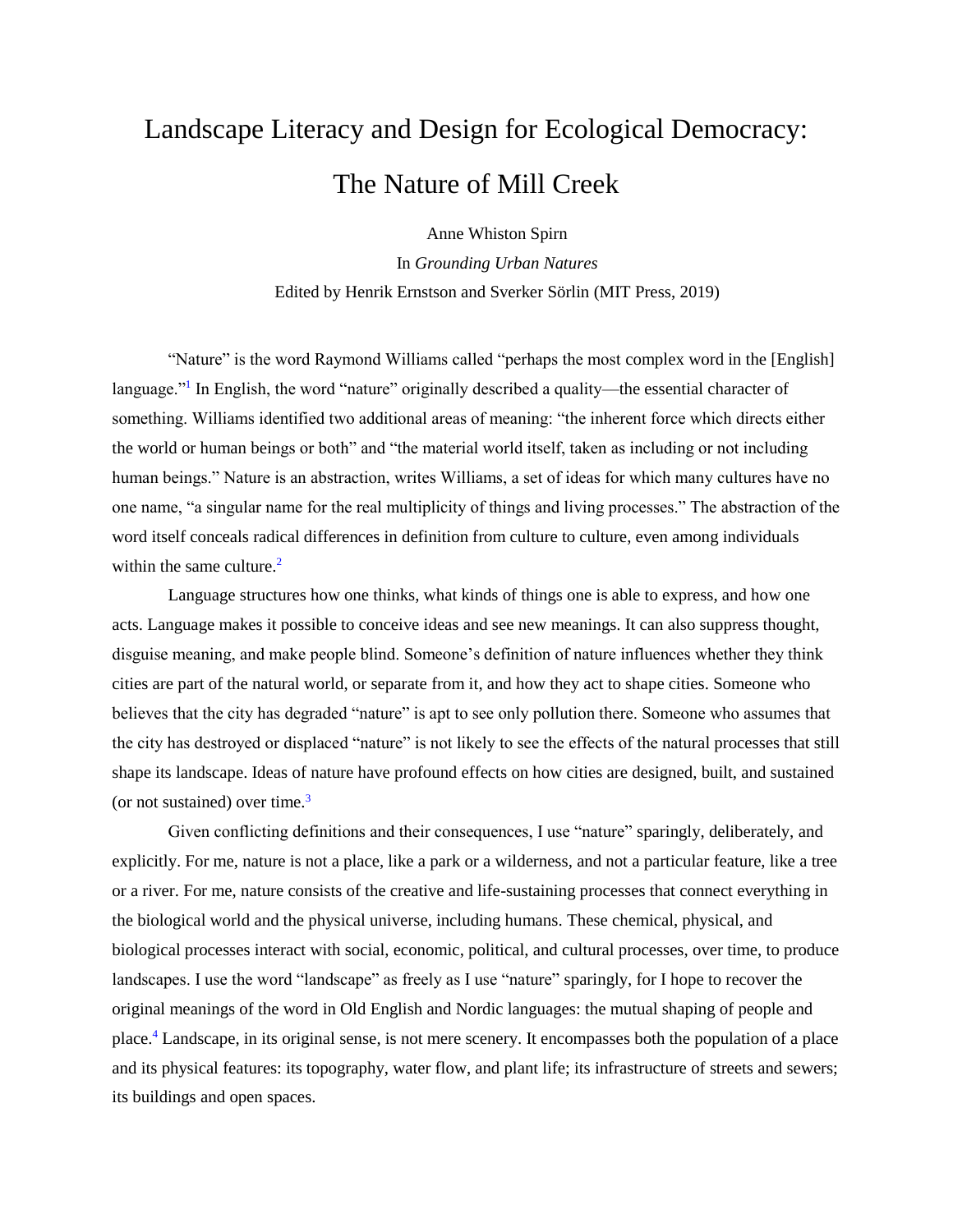Individuals and societies inscribe their values, beliefs, ideas, and identity in the landscapes they create, leaving a legacy of stories: natural and cultural histories, landscapes of poetry, power, and prayer. Such stories are told and read through a language of landscape with its own elements, pragmatics, and poetics.<sup>5</sup> The language of landscape is a powerful tool. It permits people to perceive pasts they cannot otherwise experience, to anticipate the possible, to envision, choose, and shape the future landscape.

Since 1987, West Philadelphia's Mill Creek watershed and neighborhood has been my laboratory to test and generate ideas about landscape language, landscape literacy, and what Randolph Hester has called "ecological democracy," or how to restore urban ecosystems and build community in synergistic ways.<sup>6</sup> I chose the Mill Creek watershed strategically: it is an urbanized watershed of many neighborhoods, its creek is buried in a sewer, its topography is varied, its population is racially and economically diverse. To further explore issues of landscape literacy, ecological democracy, and the interplay between poverty, race, and environmental quality, I focused on the Mill Creek neighborhood, among the economically poorest in Philadelphia, as an extreme case. It also would prove to be a critical and paradigmatic case.<sup>7</sup>

Landscape literacy enabled residents of the Mill Creek neighborhood to read the environmental, social, economic, and political stories embedded in their local landscape and gave them a way to formulate new stories, to envision how to transform their neighborhood, to both challenge and work with public officials.<sup>8</sup> Just as verbal literacy was a cornerstone of the American civil rights movement of the 1950s and 1960s, landscape literacy empowered Mill Creek residents to recognize and redress injustices embodied in their landscape and to build pride and self-confidence.<sup>9</sup>

# **Reading the Landscape of Mill Creek**

The landscape of West Philadelphia's Mill Creek neighborhood is a catalogue of the failures of twentieth-century urban policy, planning, and design.<sup>10</sup> Some policies and projects were deliberate and insidious in their effects; most were well-intentioned but misguided. The US Federal Housing Administration's guidelines for underwriters, first spelled out in the 1930s, included the race of a neighborhood's population and the age of its buildings; these guidelines contributed to redlining, the banking practice of refusing to grant loans for the purchase of properties on the basis of location.<sup>11</sup> Urban renewal projects of the 1950s, such as the public housing towers inserted into this neighborhood of smallscale row houses, had devastating effects on the place they sought to improve and contributed to the racial segregation of a neighborhood where blacks and whites had lived next door to one another, in identical row houses, for at least a century. New parks, playgrounds, and streetscapes built in the 1960s cracked and subsided within a few decades of construction, and a public housing project built in the 1950s was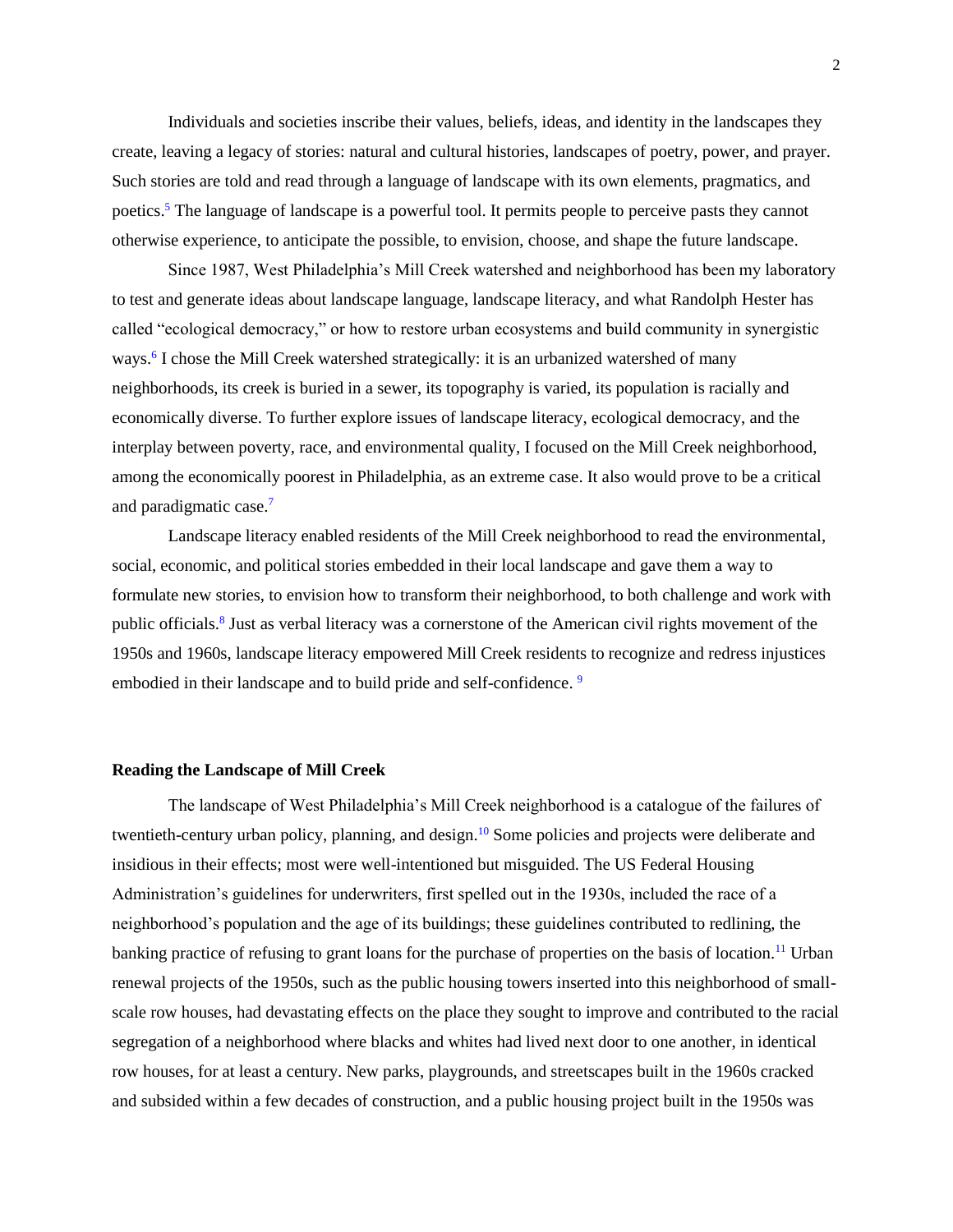demolished recently.

The critics of modernist urban planning and redevelopment are now legion.<sup>12</sup> However, much recent development in Mill Creek may produce similar results. Like their predecessors, those responsible for planning Mill Creek often treat symptoms and fail to address the underlying processes that produce them. Planners too often concentrate on narrowly defined problems and fail to see the connections among seemingly unrelated phenomena. Designers tend to focus on physical form and fail to account for the processes that will continue to shape their projects over time. These failings are not limited to planners and designers. To plan a neighborhood is both a spatial and a temporal undertaking, but planners' and designers' maps are usually static snapshots of current conditions, narrowly framed. Grassroots activists often concentrate on a specific local problem or a particular site and overlook how these fit into the larger neighborhood, city, and region. Some problems, though manifest locally, are phenomena set in motion outside the neighborhood and must be resolved in that context. Some features of the built landscape are clues to forces that continue to exert a decisive influence, while others are artifacts of processes now defunct. Some are amenable to change, others are not. Some are themselves dynamic agents that enable or constrain possibilities for subsequent development.<sup>13</sup>

Mill Creek is a place of many puzzles. It is among the poorest neighborhoods in Philadelphia, yet it is home to many well-educated, middle-class residents, almost all African American. Boarded-up storefronts speak of failed ventures, but other institutions, like the numerous community gardens, flourish. Blocks of vacant land and wasted structures border blocks of well-tended houses and gardens. The amount of open land in Mill Creek is striking, especially in contrast to the dense fabric of small row houses. On some blocks, only one house or one small lot is vacant; in other areas, houses have sagging porches and crumbling foundations, and there are almost as many vacant lots as buildings. There are patterns to how and where abandonment occurs. Such patterns reveal the nature of Mill Creek and are key to its future.<sup>14</sup> When those who plan and build the city disregard the significance of these patterns or fail to see them at all, they waste resources, produce dangerous, expensive mistakes, and inflict grave injustice on all who live there.

There is an impulse, particularly among Mill Creek residents and local politicians, to build new homes on vacant land, but there is no housing shortage in the city of Philadelphia, whose relatively stagnant population growth and large proportion of aging homeowners mean there will continue to be a surplus of houses for the foreseeable future.<sup>15</sup> There are also many "heir" houses, homes left vacant after an owner's death, for which there is no clear title. Transfer of ownership and rehabilitation of such homes before they deteriorate beyond repair should be given priority over new construction. There exists substantial investment in the neighborhood by its residents, which could be recognized and strengthened by infill construction on vacant land within and adjacent to well-maintained blocks of homes. Certain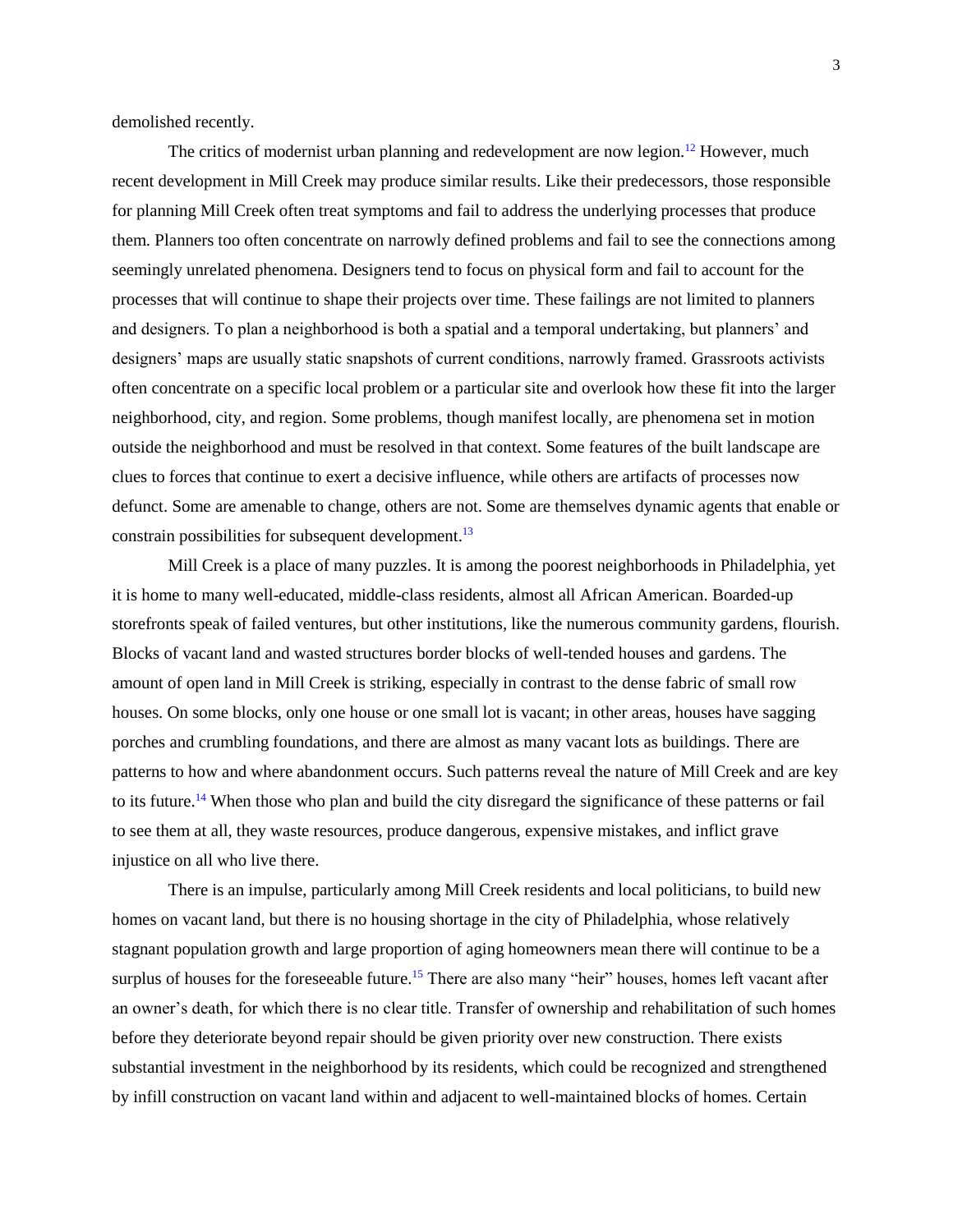vacant lots are appropriate candidates for new construction. There are, for example, many individual, scattered vacant properties, "missing teeth" in otherwise intact blocks of homes, the consequences of isolated events such as fire and death. Vacant corner lots are also common, the remains of the many corner stores that once served the neighborhood. They are artifacts of changing scales and modes of merchandising and the failure of new businesses to fill the gap. However, socioeconomic processes alone did not produce all of Mill Creek's vacant land. Some are the byproduct of natural processes and should not be built on.

The single feature of the Mill Creek landscape that has had the most significant, persistent, and devastating effect is the least recognized: the buried floodplain of the former creek (from which the neighborhood takes its name) and the hydrological processes that continue to shape it. And yet the strong pattern—the band of open land and deteriorating buildings–created by those processes is striking once recognized. This pattern extends throughout the entire length of the stream's former course. It is most prevalent in Mill Creek and adjacent neighborhoods to the north, where poverty is rife, but even in more affluent neighborhoods to the south and farther north. Although the former creek bed is buried, the valley bottom still functions as a floodplain, where the soil is sometimes saturated.

The Mill Creek once drained about two-thirds of West Philadelphia, and its sewer still does. The creek itself once flowed above ground, and the water's erosive force cut valleys from its tributaries in the north to its mouth at the Schuylkill River. Mills powered by water operated along Mill Creek by 1711, and in the mid-nineteenth century, steam-powered textile mills were prominent. In the eighteenth-century, wealthy Philadelphians built country estates on the outskirts of the city, such as Woodlands at the mouth of Mill Creek and Paul Busti's Blockley Retreat of 240 acres, established in 1794, which overlooked the creek upstream. Busti's estate was purchased in 1836 to create a hospital in the country for psychiatric patients. Mill Creek formed the boundary between the male and female wards and was an integral part of the grounds, which were designed as a pastoral landscape intended to provide a soothing environment for patients.<sup>16</sup>

The Hopkins Atlas of 1872 shows the creek, hospital, and mills within a grid of streets, houses, and platted (but undeveloped) properties. This is a landscape undergoing rapid change from countryside to street-car suburb. With picks and shovels and horse-drawn carts, armies of men leveled hills, filled in valleys, and buried streams in sewers. The surface of new streets was twenty to thirty feet below the former hilltops and thirty to fifty feet above the old streambeds.<sup>17</sup> The Bromley Atlas of 1895 no longer shows the creek, and rowhouses have replaced the mill buildings at Forty-Sixth Street and Haverford. In 1923, Mill Creek Playground and Sulzberger Middle School, an imposing brick structure on Forty-Eighth Street between Aspen and Fairmount, took up two of the last remaining open blocks. In the Bromley Atlas of 1927, almost all the land north of Haverford had been developed, and the sinuous line of the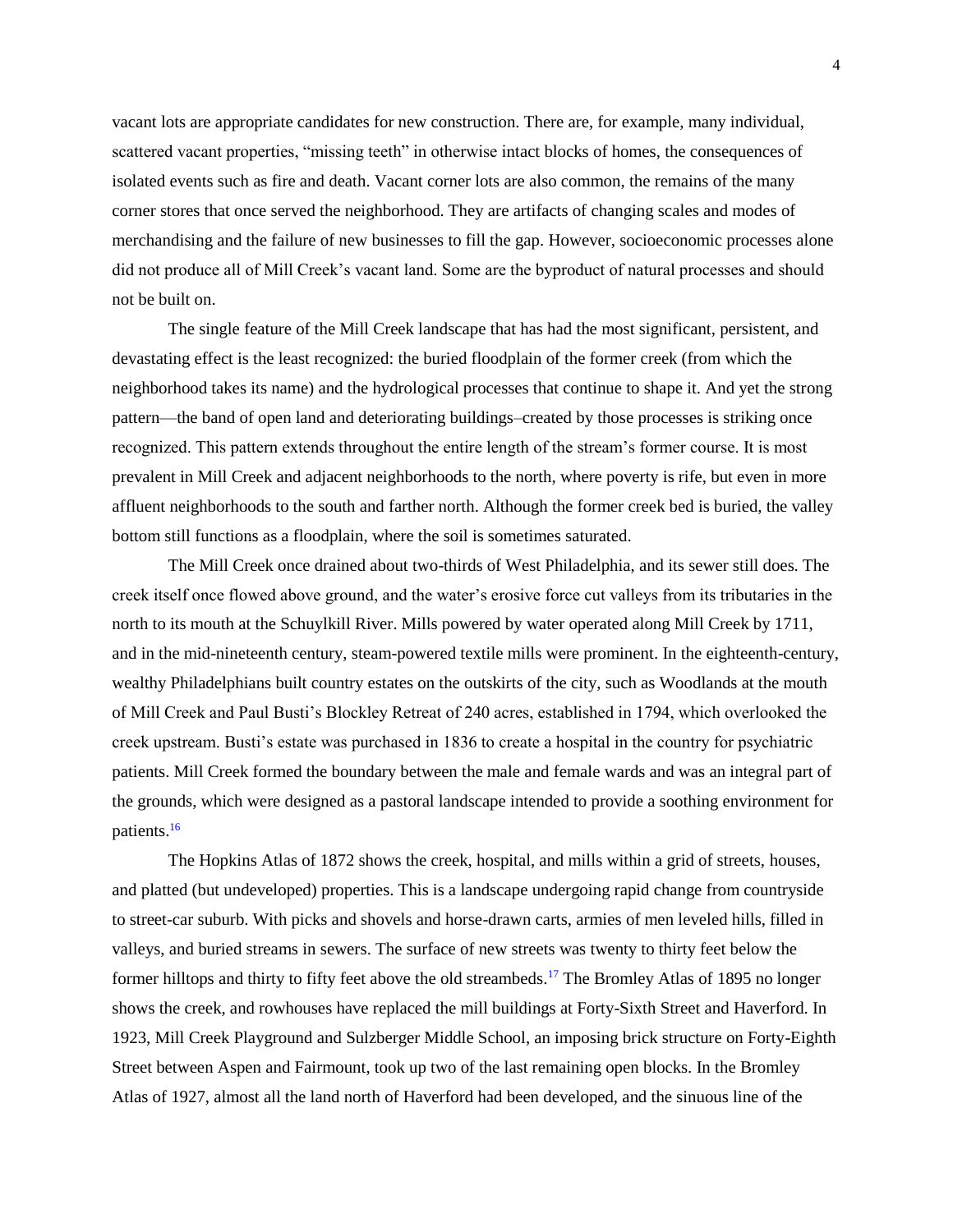sewer beneath blocks of row houses is the only visible trace of Mill Creek.

Today, the seventeenth-century forest and the eighteenth- and nineteenth-century pastoral and industrial landscapes seem obliterated, but abundant traces remain. From the corner of Forty-Sixth and Haverford, one can read several hundred years of history. A large block slopes upward toward the northeast. Once divided by streets and covered by homes, it was for many years a grassy meadow with a grove of ash and ailanthus trees, and is now a ball field, church, and apartment complex. On the northwest corner is an open lawn—the site of the Blundin Mill; one block to the south was the location of another mill, now also demolished. A high stone wall runs for seven blocks along the south side of Haverford Avenue; it was built in the mid-nineteenth century to enclose Pennsylvania Hospital's buildings, gardens, and inmates. The western branch of the hospital still functions as a psychiatric facility, but the eastern property was sold and its buildings demolished in 1959 to make way for the towers of West Park, a public housing project. Uphill to the east, behind the stone wall of the old hospital, the roof of the Busti mansion is visible. It is now the Lee Cultural Center, where basketball courts and a playground occupy the former gardens. Downslope, in the valley where the creek once flowed through the Blockley Retreat and hospital grounds, is a school that was built over the buried floodplain in the 1960s and an enclave of townhouses that was constructed in the 1990s.

By the late nineteenth century, wastes from slaughterhouses, tanneries, and households had polluted the creek. In the 1880s, it was buried in a sewer, its floodplain filled in and built upon, but it still drains the storm water and carries all the wastes from half of West Philadelphia and from suburbs upstream. Each new suburb built in the watershed poured more sewage and storm water into the sewer. The size of the pipe—about twenty feet in diameter—is now too small for the quantity of combined sewage and storm water it must convey after major rainstorms.

Over the course of the twentieth century, the ground fell in, here and there, along the line of the sewer. The creek undermined buildings and streets and slashed meandering diagonals of shifting foundations and vacant land across the urban landscape. Local newspapers chronicled the long series of broken pipes and cave-ins.<sup>18</sup> In the 1940s, forty-seven homes were demolished because they were "plagued with rats and filled with sewer vapor."<sup>19</sup> In 1945, a neighborhood of small row homes built above the sewer on the site of the former Blundin Mill was destroyed when the sewer collapsed. In 1952, a thirty-five-foot deep cave-in on Sansom Street swallowed two cars, and porches of three homes crumbled into the crater. On July 17, 1961, the sewer caved in beneath Funston Street near Fiftieth. Initially, four houses were destroyed and three people killed; ultimately 111 homes were condemned and demolished, leaving hundreds homeless and many others fearful of further collapse. "We haven't been ordered to leave. We're just too frightened to stay here,"<sup>20</sup> one person told a reporter. Months later, Philadelphia's *Evening Bulletin* described residents' complaints of sewer odors and their frustration at the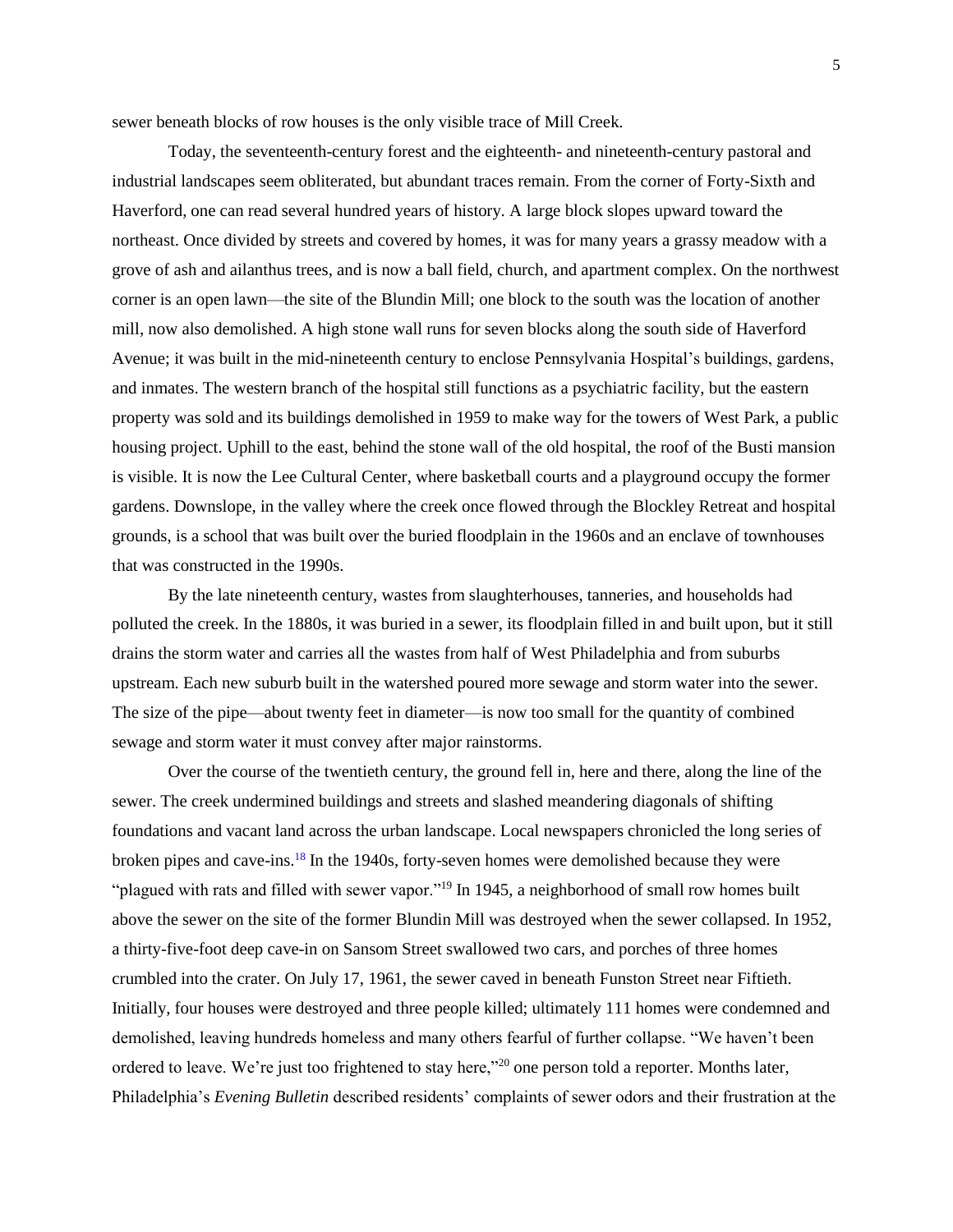city's slow response in repairing the thirty-foot chasm.<sup>21</sup> By 1980 entire city blocks lay open within the buried floodplain. Young woodlands of ailanthus, sumac, and ash grew up on older lots, urban meadows on lots vacated more recently. Many community gardens in this part of West Philadelphia lie above the buried floodplain of Mill Creek; older gardeners remember when buildings sank, their foundations undermined by subsiding fill.

In 1945 Pennsylvania enacted enabling legislation for federally funded redevelopment under the Urban Redevelopment Law. Three years later, the city designated the Mill Creek neighborhood as a redevelopment area and hired architect Louis Kahn to produce a plan. In 1950, following a sewer collapse near Forty-Seventh and Fairmount Streets, Kahn was also commissioned to design the Mill Creek Housing Project on several square blocks near the cave-in. Newspaper articles from the 1950s through the 1960s record protests by residents who opposed public housing, particularly the high-rise apartment blocks. The public housing was built, as were play fields and ball courts on other blocks that had fallen in. Land directly over the sewer pipe was maintained as open lawn or turned into parking lots, but much of the public housing was built on the buried floodplain. There have been no major cave-ins in recent years, but sinking streets, playgrounds, and parking lots and shifting building foundations continue to plague the area. The school built on the corner of Forty-Sixth and Haverford in the 1960s, for example, sustained structural damage in the 1990s.

Between 1950 and 1970, the overall population of the Mill Creek neighborhood declined by 27 percent. Although the neighborhood's nineteenth-century residents had been predominantly Caucasian, "Blacks" and "Mulattos" lived side by side with "White" families in 1880.<sup>22</sup> By 1950, however, its population was about 27 percent Caucasian and 73 percent African American, and by 1960, the white population had dropped to about 13 percent, to 4 percent in 1970, and to less than 2 percent in 1990. There were local reasons for these demographic changes, but they are also part of a much larger story. The city of Philadelphia, as a whole, lost population during this period. While six suburban counties around Philadelphia grew by as much as 12 percent in the 1990s, Philadelphia lost 9 percent of its population during the same period.<sup>23</sup> This is a local manifestation of a national phenomenon, a massive migration from central cities to suburbs and exurban areas, which reshaped American rural and urban landscapes, consuming farmland and forests and destroying urban communities in the process.<sup>24</sup>

Given the outward flow of population and capital and the inward flow of sewage and groundwater, the abundance of vacant land and deteriorating or abandoned properties in Mill Creek is not surprising. Burying the creek in a "combined" sewer that carries both sanitary sewage from homes and business and stormwater runoff caused another problem: combined sewer overflows. Normally, as rain falls, it flows quickly off roofs and across pavement to the sewer, then on to a sewage treatment plant for cleansing before discharge into the Schuylkill River. After a heavy rain, there is too much runoff, and a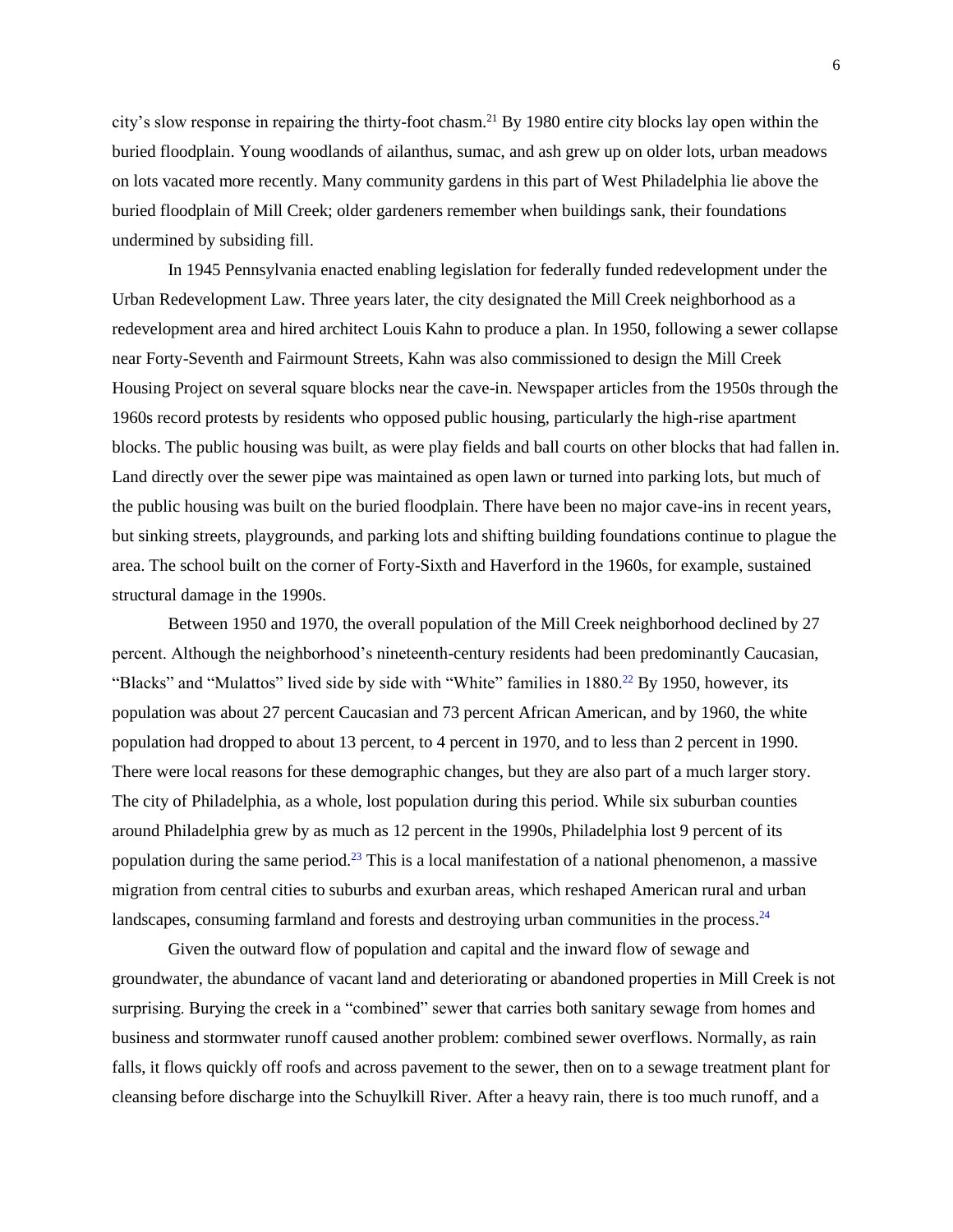mixture of sanitary sewage and storm water flows directly into the river—a combined sewer overflow. Such overflows are a significant source of water pollution, and, by the 1990s, the US Environmental Protection Agency threatened to fine the City of Philadelphia if they were not eliminated.

To read the landscape of Mill Creek permits the reader to see what is not immediate: the former store in a vacant corner lot; the future forest in today's meadow; water underground in the cracks of a building's foundation, the slumps in pavement. To read landscape is also to anticipate the possible, to envision, choose, and shape the future: to see, for example, the connections between buried, sewered stream, vacant land, and polluted river, and to imagine rebuilding a community while purifying its water.

#### **The West Philadelphia Landscape Project**

For more than thirty years, I have worked in and studied Mill Creek, both the neighborhood and the larger watershed: first, from 1987 to 1991, as part of a larger landscape plan and "greening" project for West Philadelphia; then, since 1994, as the primary focus of my research. A key proposal of the West Philadelphia Landscape Project from the 1980s on has been to manage Mill Creek's buried floodplain as part of a broad approach to planning the city's watersheds to reduce combined sewer overflows and restore water quality and as a strategy to secure funds to rebuild the neighborhood.<sup>25</sup> The proposal calls for detaining stormwater runoff on low-lying vacant blocks in Mill Creek in order to eliminate combined sewer overflows from the watershed. It is not feasible to bring the creek back above ground; it is now a sewer that carries waste as well as storm water, but its presence as a green ribbon of parks and play fields would recall the creek, protect houses from flooding, and provide local open space for a variety of public and private uses. Even in 1987, this was not a radical proposal, but an application of well-accepted watershed-planning practice to an urban watershed.

By the end of the first phase of the West Philadelphia Landscape Project in 1991, my students, colleagues, and I had made proposals for the strategic reuse of vacant urban land in the Mill Creek watershed and had designed and built dozens of gardens and blockscapes.<sup>26</sup> *The West Philadelphia Landscape Plan: A Framework for Action* summarized the proposals and advocated a top-down/bottomup approach where all those whose decisions shape the city, from individuals and businesses to nonprofit organizations and public agencies, would have a role. For each recommendation the report discussed funding, sponsors, actions already taken, next steps, and the cost of inaction.<sup>27</sup> I proposed a series of roundtables that would bring together individuals from diverse perspectives, including residents and public officials, to discuss and critique the WPLP recommendations and to formulate their own actions. The proposal was not funded, but the approach it outlined has guided my work ever since.<sup>28</sup>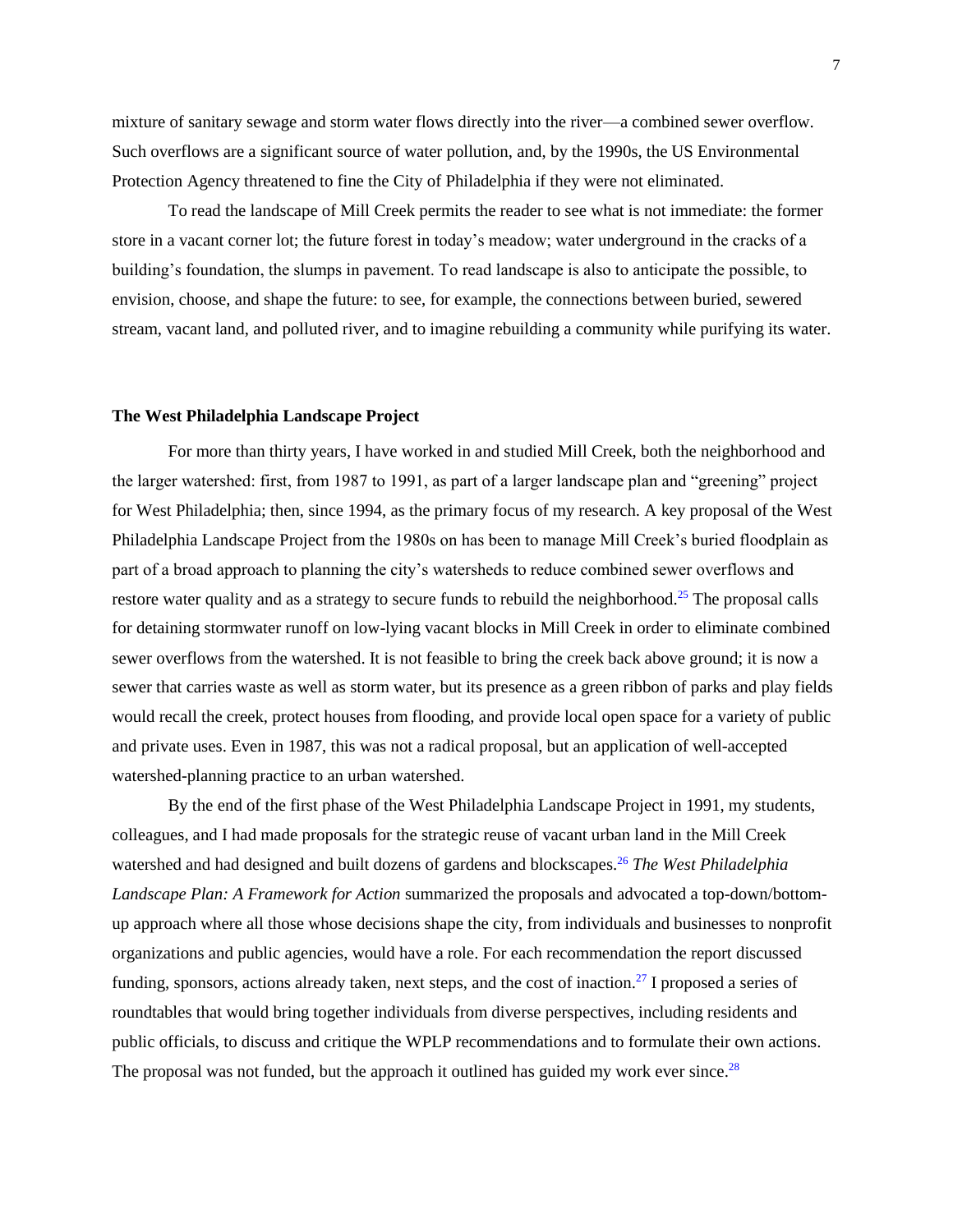During the first phase of the project (1987–1991), and for years following, I had hoped to convince the City Planning Commission and the Philadelphia Water Department that the buried creek was both a force to be reckoned with and a resource to be exploited, but, when the city's *Plan for West Philadelphia* was published in 1994, it failed to mention the buried floodplain and the hazards it posed. That same year, the city donated a large parcel of vacant land for the construction of subsidized housing for first-time, low-income homeowners. This latter project was especially troubling, for the site was on the buried floodplain.

When the West Philadelphia Landscape Project began in 1987, I did not intend a long-term involvement. However, the City Planning Commission's disregard for the health, safety, and welfare of Mill Creek residents renewed my commitment. It also prompted new realizations that both sharpened and enlarged the questions my research sought to answer. Confronted with skepticism about the existence and dangers of the buried floodplain, I began to understand this resistance as a form of illiteracy—an inability on the part of public officials, developers, and even Mill Creek residents themselves to read the landscape.

I organized my teaching and research to explore these issues. From 1994 to 2001, students in my classes at the University of Pennsylvania and at the Massachusetts Institute of Technology analyzed the urban watershed, demonstrated how storm water could be collected in landscape projects that are also stormwater detention facilities, and created designs for wetlands, water gardens, and environmental study areas on vacant land in the Mill Creek neighborhood. When the West Philadelphia Landscape Project website was launched in early 1996, it featured the database, reports, and projects built from 1987–1991. Since then, it has been a showcase for ongoing work.<sup>29</sup>

To reach a broad spectrum of the Mill Creek population, my students and I launched a program with a public school in the Mill Creek neighborhood. What began as a community-based, environmental education program organized around the urban watershed grew into a program on landscape literacy and community development. From 1996 to 2001, hundreds of children at Sulzberger and students at the University of Pennsylvania learned to read the neighborhood's landscape; they traced its past, deciphered its stories, and told their stories about its future, some of which were built. The tools they used were their own eyes and imagination, the place itself, and historical documents such as maps, photographs, newspaper articles, census tables, and redevelopment plans. The program had four parts: reading landscape, proposing landscape change, building landscape improvements, and documenting these proposals and accomplishments. The first two parts were incorporated into university and middle-school curricula during the academic year; all four were integrated in a four-week summer program.

The school's front doors look out on the high ground of the old floodplain terrace and face a small neighborhood of homes around a local community garden. The cafeteria and gym in the lower level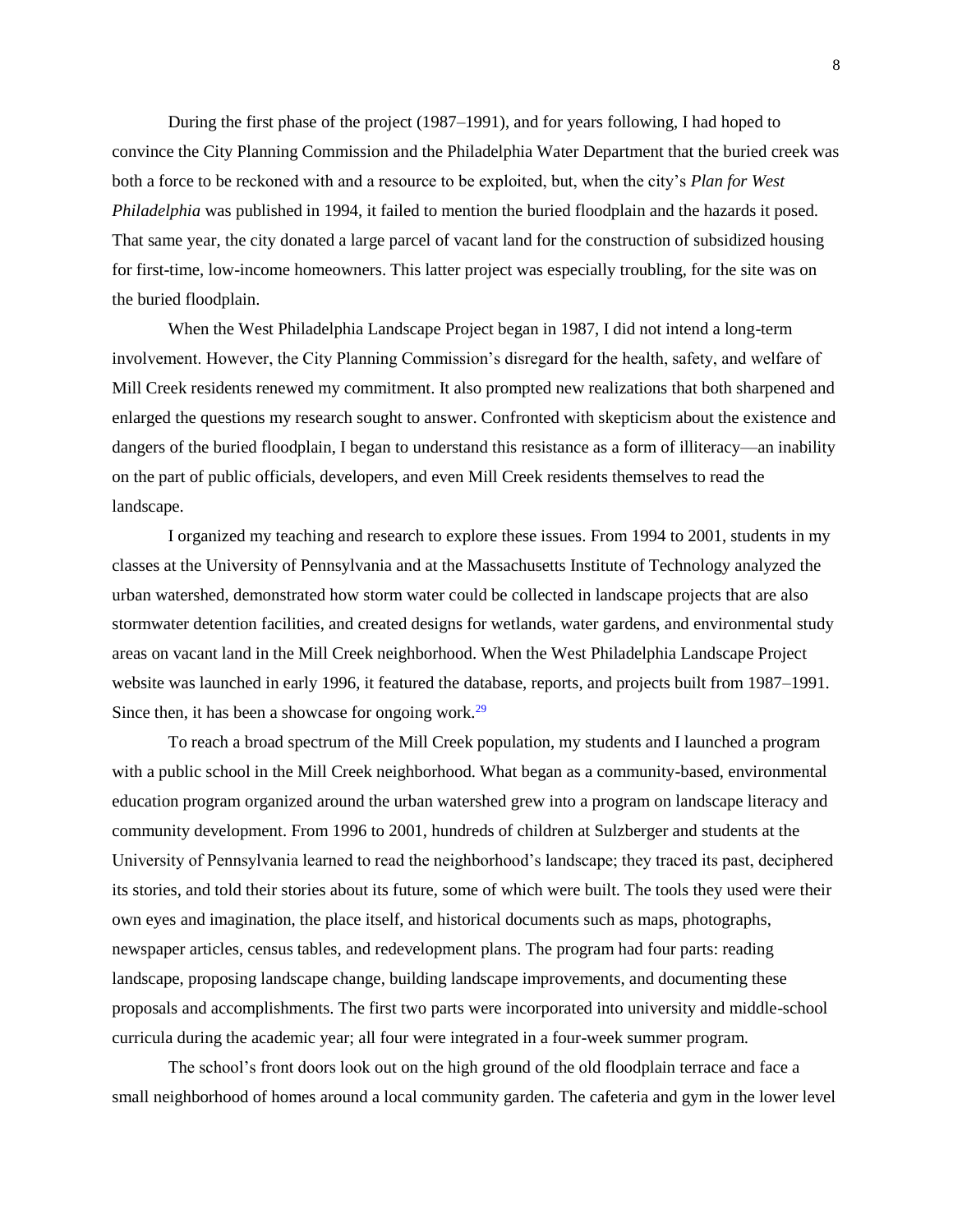are on the buried floodplain; so is the playground and, across the street, the Mill Creek Housing Project (now demolished). I was warned that many teachers in the Philadelphia School District shunned Sulzberger; its reputation seemed to stem from the students' weak performance on standardized tests (among the worst of middle schools in the city) and from the fact that the neighborhood had a dangerous reputation. Like the residents of Mill Creek, all the students (and most teachers) were African American. At the start of the first year of the expanded program in fall 1996, a Sulzberger teacher told me that her students called their neighborhood "The Bottom." So they already know it's in a floodplain? "No, they mean it's at the bottom." Both meanings of the word can be read in the area around the Sulzberger Middle School: standing water after rain; slumping streets and sidewalks; vacant, rubble-strewn house lots; whole square blocks of abandoned land; men standing around street corners on a workday afternoon, jobless.

The school's environmental curriculum treated at length such topics as tropical rain forests and exotic wildlife, while issues of local importance like watersheds and plant succession received scant attention or none at all. One popular science teacher took students once a year to an environmental study center in the suburbs to see and study "Nature." To change the teachers' and students' perceptions that the Mill Creek landscape was divorced from the natural world was quite a challenge. It was equally hard to persuade students that the neighborhood had ever been different or that it might be changed. When my students spoke of designs for change, the children told them all the reasons the proposals would fail. "It won't happen." "Someone will wreck it." Studying the history of the neighborhood proved to be the key that unlocked the students' imagination.

"You mean, there really was a *creek*!?" a thirteen-year-old exclaimed in April 1997 as she examined a photograph from 1880 showing stream, mill, workmen dwarfed by the huge sewer they were building, and new rowhouses in the distance. This breakthrough in her understanding came six months into the Mill Creek Project. The catalyst was a series of weekly classes taught by students in my seminar. Each of my students led a group of six or seven twelve- and thirteen-year-olds in a series of six ninetyminute workshops. The sessions focused on particular time periods. My students brought in texts, tables of statistics, maps, and photographs, and then asked the eighth-graders to describe and compare them. To help the children draw out meanings from the documents, they posed successive questions. By breaking up big questions into smaller questions to which the students could find answers, my students led them to develop a hypothesis and then to find further evidence to support it. Only after the children had identified potential explanations for what they had observed, did my students relate background information that they had gleaned from their own reading and from our seminar discussions. The idea was to encourage the children to form the habit of looking for significant detail, framing questions, and reasoning out possible answers. The goal was that, after reading these documents describing the history of their neighborhood, the students would transfer this process to the reading of the landscape itself.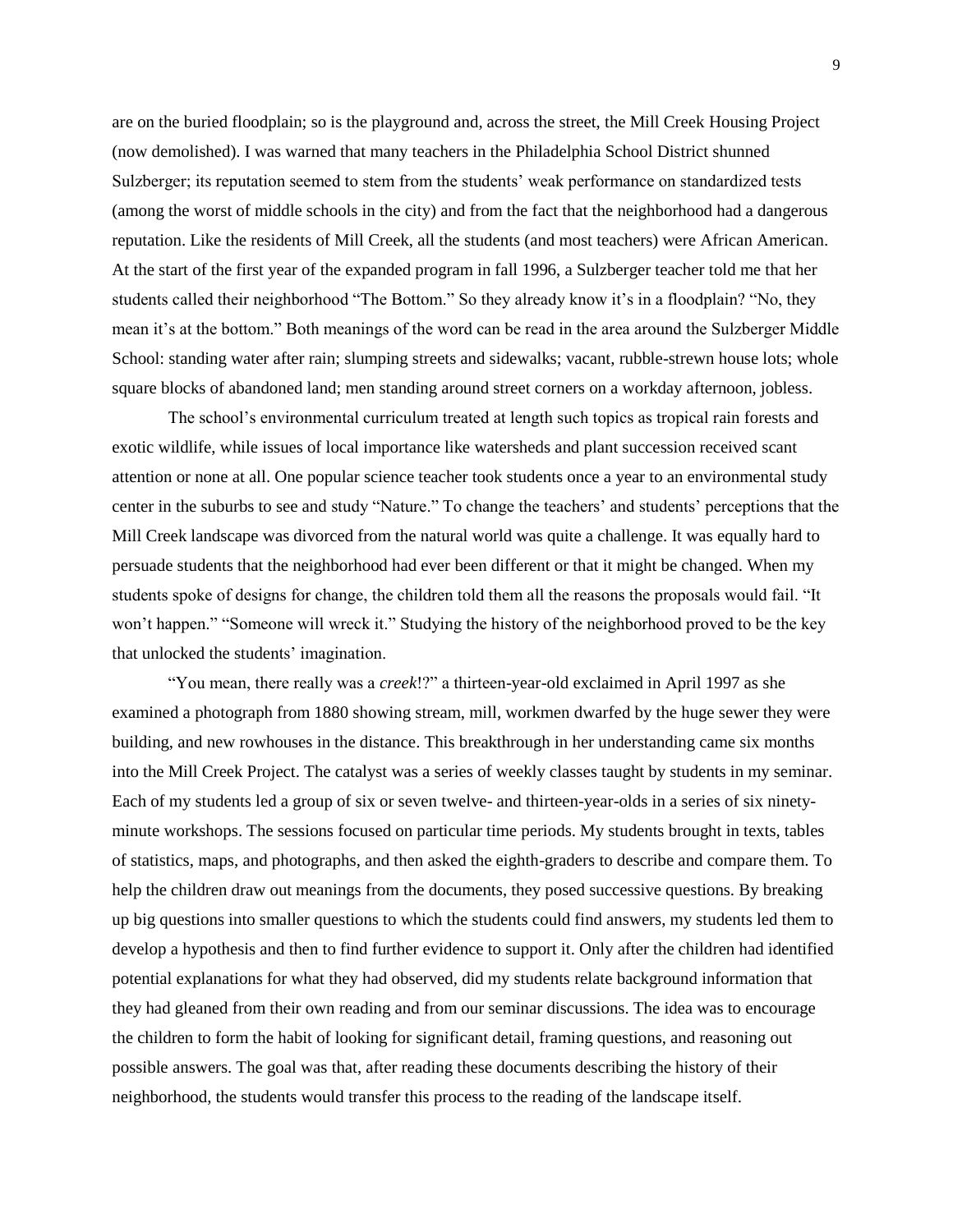The Sulzberger students' interest intensified as the time period under discussion got closer to the present. During one class, they compared maps from 1872, 1886, 1895, 1910, and 1927, which showed the rapid development of the neighborhood, and looked at photographs of the construction of the Mill Creek sewer. The class on the period from 1930 to 1970 was a turning point. My students were apprehensive, for they anticipated that the Sulzberger students would be angry to learn about the effects of redlining and urban renewal on the neighborhood. They asked the children to play the role of a neighborhood council in 1961; each group was a subcommittee charged with investigating an important issue. The groups presented their findings to the entire class and recommended actions to be taken, which then were discussed and voted on. One group investigated the origins of the 1961 cave-in and what was being done to prevent future catastrophes. They read newspaper articles, studied maps and photographs, and learned that the cave-in was one of many that had occurred along the Mill Creek sewer since the 1930s. A second group reviewed Louis Kahn's *Redevelopment Plan for Mill Creek* and his design for Mill Creek Public Housing.<sup>30</sup> They were particularly impressed to learn that Kahn was a famous architect. The students marked up a copy of Kahn's plan and coded it with different colors to illustrate their recommendations that the neighborhood council should support some features and oppose others, such as the construction of high-rise apartment blocks and the conversion of many through-streets to cul-de-sacs.

A third group looked into how homeowners and small businesses might obtain loans for mortgages and improvements. This group read the Home Owners Loan Corporation (HOLC) criteria for rating neighborhoods and studied the maps of Mill Creek in the *Philadelphia Real Property Survey* of 1934, which showed every block, except for a few occupied by cemeteries and schools, as highest risk, and learned the meaning of redlining. The students' response to the HOLC report, maps, and lending practices surprised me. They showed no anger. Instead, their faces registered surprise, then relief, then determination to come up with an effective response: a city-wide march on city hall, a petition, and the establishment of a community bank.

The students' energy carried over into the next class, which focused on the present and planning for the future. Staff members from the West Philadelphia Empowerment Zone and the City Planning Commission and two gardeners from Aspen Farms Community Garden visited the class. Sulzberger students asked the planners: "Why did you let those new houses be built on the buried floodplain? Did you warn the people who bought them?" "What are you doing about the Mill Creek sewer?" "What have you done about redlining?" "Why haven't you started a community bank?"<sup>31</sup>

Landscape literacy entails more than reading; it means shaping landscape also. Each student made a proposal for how the creek might be transformed from a liability into a neighborhood asset. At the end of the school year the essays and drawings were published in a booklet, along with one-sentence reviews by the mayor of Philadelphia, city councilmen, and others.<sup>32</sup> At the end of April, the Sulzberger students,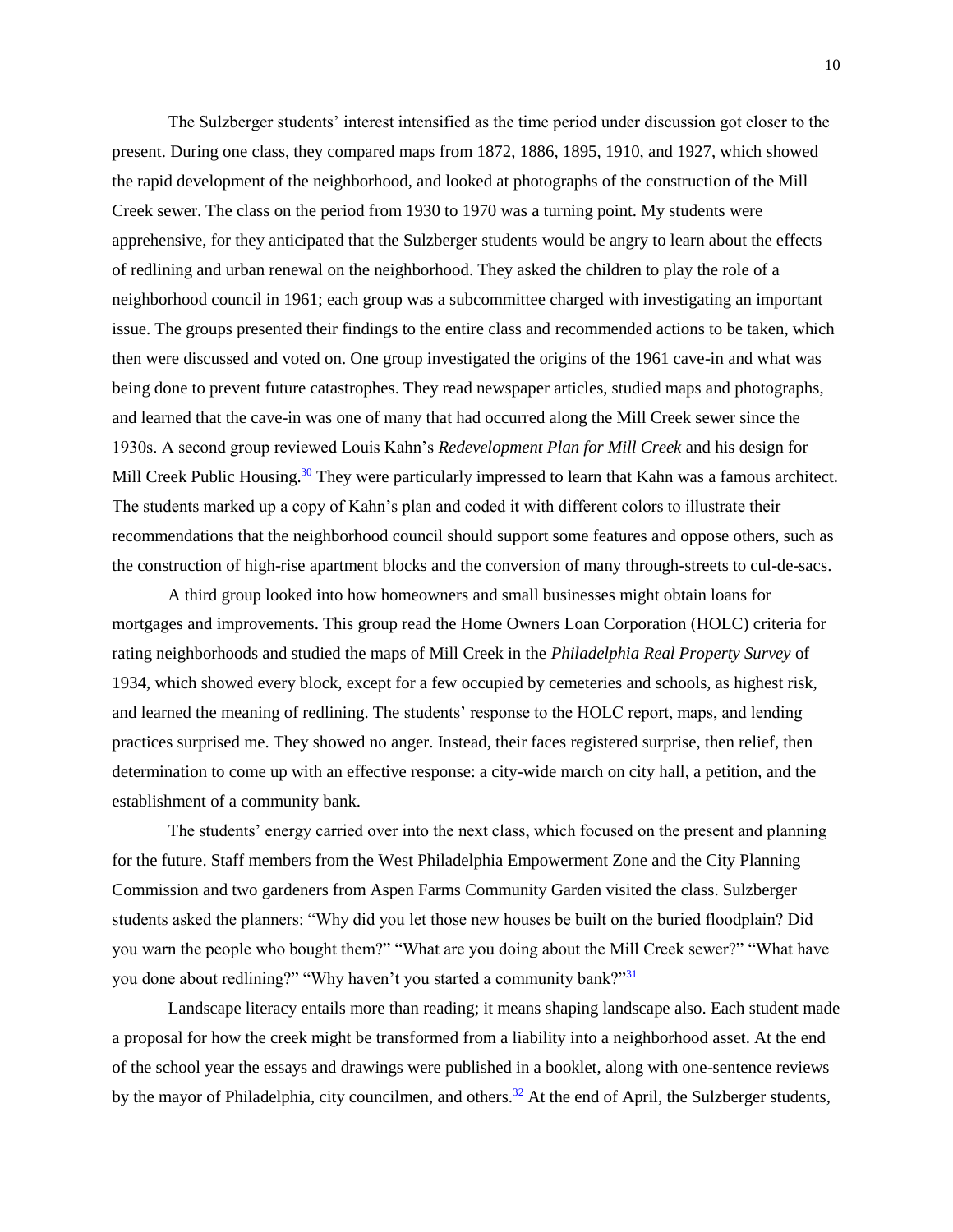together with their Penn mentors, gave a public presentation on the history of Mill Creek, illustrated with slides and posters, at a symposium held at the University of Pennsylvania.

At the beginning of the semester, Sulzberger students described their neighborhood in negative terms and said they would not live in Mill Creek if they had a choice. Only one student said she planned to attend college. Two months later, all but one student planned to attend college. The teacher reported that his students' performance in all subjects had improved dramatically. He attributed this to the Mill Creek Project: to the way that primary materials challenged and made history real for the children and to their growing perception of how their own lives and landscape were related to the larger city, region, and nation.

Teaching and studying the history and landscape of Mill Creek also caused learning to become real for my students. Most were unprepared for what they observed: the sheer extent of devastation in the Mill Creek landscape, for example, and the high level of intelligence among the children. My students' weekly journals revealed their evolving understanding of nature, race, and place. After several visits to Sulzberger, some acknowledged their surprise that some of the Sulzberger students were smarter than they, and this led them to reflect on their own prejudice and privilege. They also reported that their experiences in Mill Creek challenged the assumptions and theories asserted by texts that they were reading for other courses.

The culmination of the year was a four-week summer program for Sulzberger students and teachers organized and led by my research assistants. In the mornings, the group met either at the community garden a block away, where they built a water garden and an outdoor classroom, or at Sulzberger, where they constructed a topographic model of the Mill Creek watershed and learned how to create a website. Two Sulzberger students from the eighth-grade class worked as junior counselors in the mornings and, in the afternoons, as research assistants at the university, where they wrote, illustrated, designed, and produced "SMS News," a series of webpages that were posted on the West Philadelphia Landscape Project website.<sup>33</sup> The four Sulzberger teachers also spent afternoons at the university; one research assistant taught them web-authoring and how to use GIS (geographic information systems) software to map the neighborhood. At the end of the summer, one of these teachers was appointed to head the school's new computer program.

The computer teacher created an after-school computer club, and worked with the staff of Penn's Center for Community Partnerships to secure grants for the purchase of equipment and software. Within two years, members of the computer club were taking apart and building computers and writing computer code to adapt commercial software.

From 1998, Sulzberger Middle School and the Mill Creek Project received increasing local, national, and international recognition. The Sulzberger portion of the West Philadelphia Landscape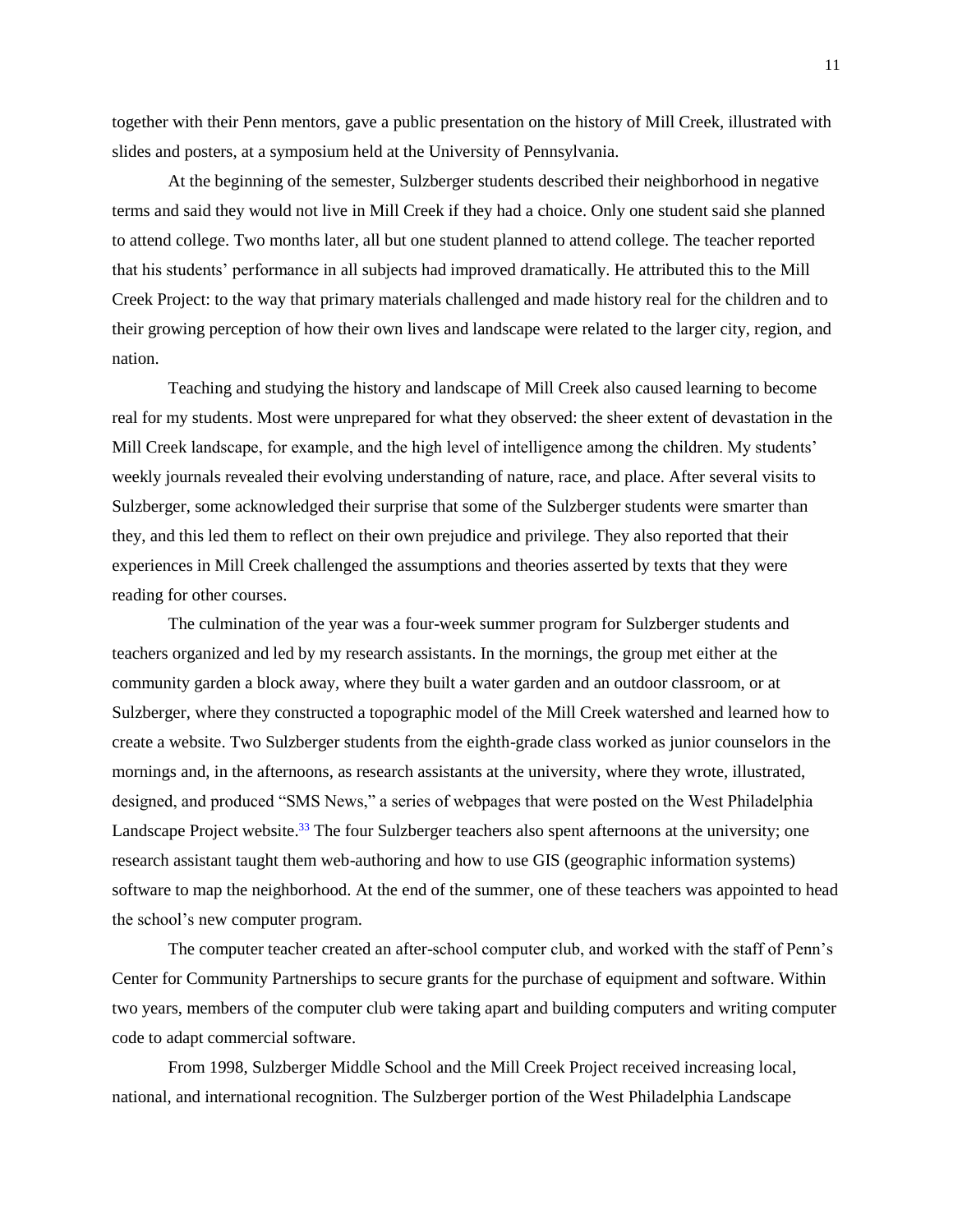Project website led Pennsylvania's governor to invite students from Sulzberger to make a five-minute presentation as part of his 1998 Budget Speech to the state legislature; the students' presentation was televised, as was the legislature's response, a long, standing ovation. Later that year, the Philadelphia School District named Sulzberger "School of the Month" and produced a television documentary on the Mill Creek Project and the school's innovations. In 1999 Sulzberger was the subject of a report on NBC Evening News, a national television program. In 2000, President Bill Clinton visited the school.

Recognition for the Mill Creek Project and for Sulzberger teachers and students opened doors to other collaborations. In 1999, the Mill Creek Coalition, a group of neighborhood organizations, invited me to speak to their group about the creek and its impact on the community, and we embarked on a series of joint projects, including research on flooded basements and a course for residents on the history of Mill Creek's landscape.<sup>34</sup> From 1996 to 1999, there were over a million visits to the West Philadelphia Landscape Project website from more than ninety countries on six continents. Among those who visited were public officials. In the fall of 1996, staff of the US Environmental Protection Agency's regional water division, who were increasingly concerned about combined sewer overflows in Philadelphia, invited engineers at the Philadelphia Water Department to meet with me to discuss the potential of stormwater detention to reduce this type of pollution. In 1999, staff from the Philadelphia Water Department's newly formed Office of Watersheds asked me to take a group of engineers on a field trip to Mill Creek. With nineteenth-century maps in hand, we walked and drove along the buried floodplain and looked at potential sites for stormwater detention projects. An immediate outcome of this trip was the decision to design and build demonstration projects associated with Sulzberger, which would detain stormwater and also function as an outdoor classroom for the school. The Water Department got a grant to fund the project in 2000 and pledged to work with teachers and students at Sulzberger. They hired one of my research assistants to work on the project and, in 2001, cosponsored the summer program on the urban watershed with Sulzberger Middle School, and met with members of the Mill Creek Coalition.<sup>35</sup> Later that year, the Philadelphia Water Department, the Philadelphia Housing Authority, and the Philadelphia City Planning Commission submitted a proposal for \$34.8 million to the US Department of Housing and Urban Development's Hope VI Program in order to redevelop Mill Creek Public Housing as a demonstration project that would provide an environmental study area for the school and integrate stormwater management measures to reduce combined sewer overflows. The proposal was successful, and the city cleared the site in November 2002 and broke ground in August 2003 on the project.

In 2001, I was confident that things were going well for Mill Creek. I had moved from the University of Pennsylvania to the Massachusetts Institute of Technology in the fall of 2000 and continued to work with teachers at Sulzberger. In 2002, the computer teacher at Sulzberger visited MIT in order to lay plans for further collaboration. Then, a few months later, the Commonwealth of Pennsylvania took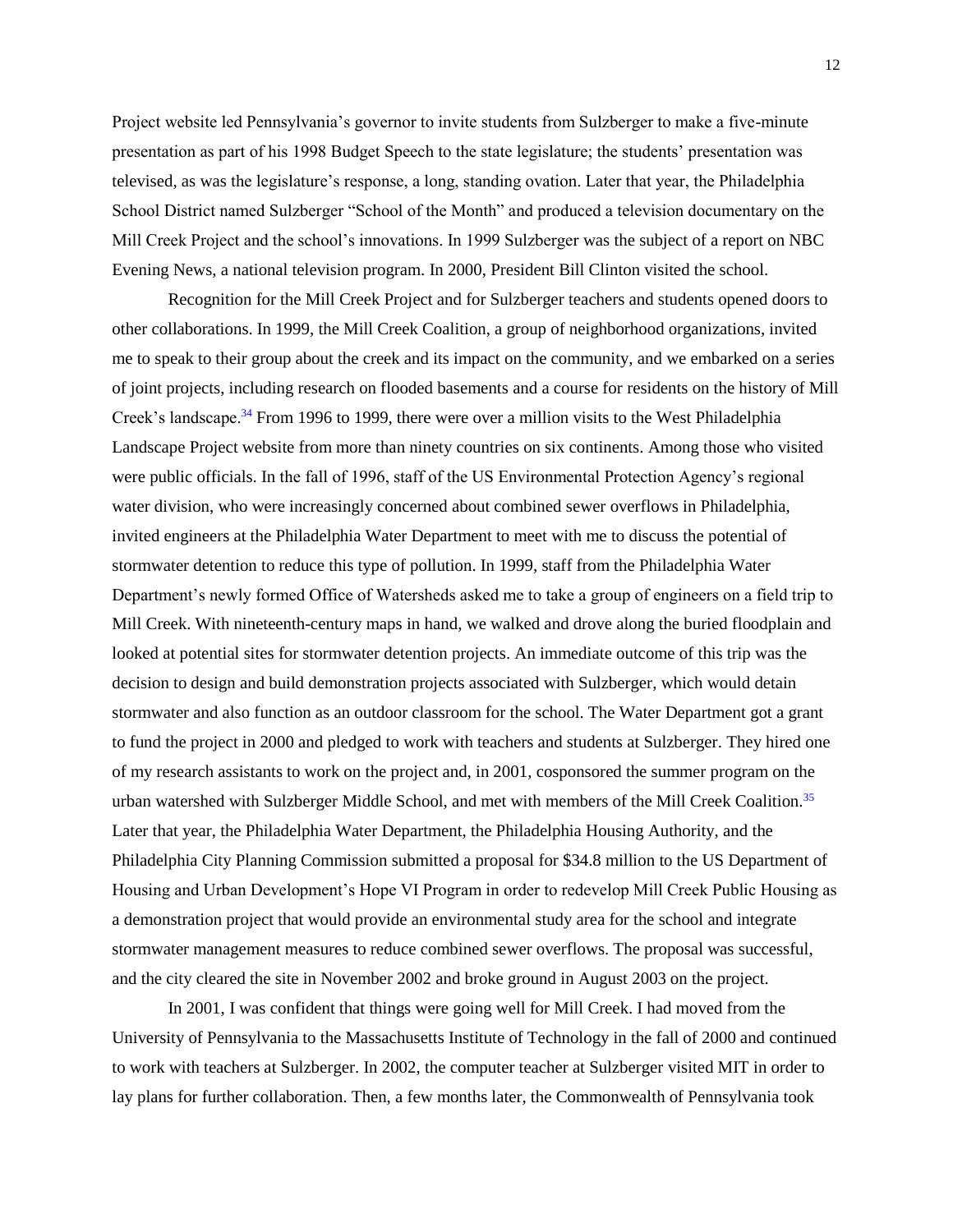control of the Philadelphia School District and granted responsibility for the management of Sulzberger, among other schools to Edison, Inc., a corporation headquartered in New York. After trying to work with corporation staff that summer, the computer teacher and the other key teacher in the Mill Creek Program resigned in protest at certain new policies. In 2004, I learned that the water department's demonstration project in Mill Creek would not be built as envisioned. New houses would be built, but the program to integrate "green" infrastructure to manage stormwater and improve water quality was curtailed, as was the collaboration with Sulzberger.

Putting Mill Creek on the map and keeping it there is not easy, whether by "Mill Creek" one means the buried creek itself, the neighborhood, or the people who live there. Confronting these failures, I remembered the children's initial skepticism about prospects for change: "It won't happen. Someone will wreck it." Ten years later, in 2012, the Sulzberger teachers were still angry. "Things were going so well with this project . . . that we became part of the national spotlight," one teacher remembered. Why then, he reflected, was the school's Mill Creek Project abandoned and not replicated? Why indeed. <sup>36</sup>

Education, poverty, crime, transportation, housing: "There's no money in America in the 21st century to deal with those things," observed Howard Neukrug, who founded the Office of Watersheds in 1999 and was appointed Philadelphia Water Commissioner in 2011. "But, there is this money that we're spending to improve the quality of water. . . . For whatever reason, as a nation, we've prioritized combined sewer overflows."<sup>37</sup> With the US Environmental Protection Agency threatening to levy major fines on the city for polluting water, Neukrug persuaded the Philadelphia Water Department to embark on a visionary plan for reducing combined sewer overflows using green infrastructure: *Green City, Clean Waters: Combined Sewer Long Term Control Plan Update* (2009). *Green City, Clean Waters* is now recognized as a national landmark of policy, planning, and engineering. It calls for reducing impervious surfaces in the city by 30 percent by 2020 in order to capture the first inch of rain to fall in a storm. If the plan works, it will save the city billions of dollars and has the potential to provide many other benefits, including jobs, education, and neighborhood development. But will it work (physically), and can it be done (economically, politically)?

To help test and refine Philadelphia's plan, in 2010 and 2011, my MIT students studied the ultraurban Mill Creek watershed from the headwaters of Mill Creek to its mouth and found that mistakes of the past persist even as this visionary plan is put forward. Ironically, in recent years, the City of Philadelphia built new houses on former vacant land in the Mill Creek neighborhood, including many on the buried floodplain of Mill Creek. The strong pattern of vacant land on the buried floodplain is no longer as clear as it was, and the opportunities for addressing the city's combined sewer overflow problem there have been diminished. Furthermore, few residents of the inner-city neighborhoods along the buried creek know about *Green City, Clean Waters*, and they lack the former Sulzberger students'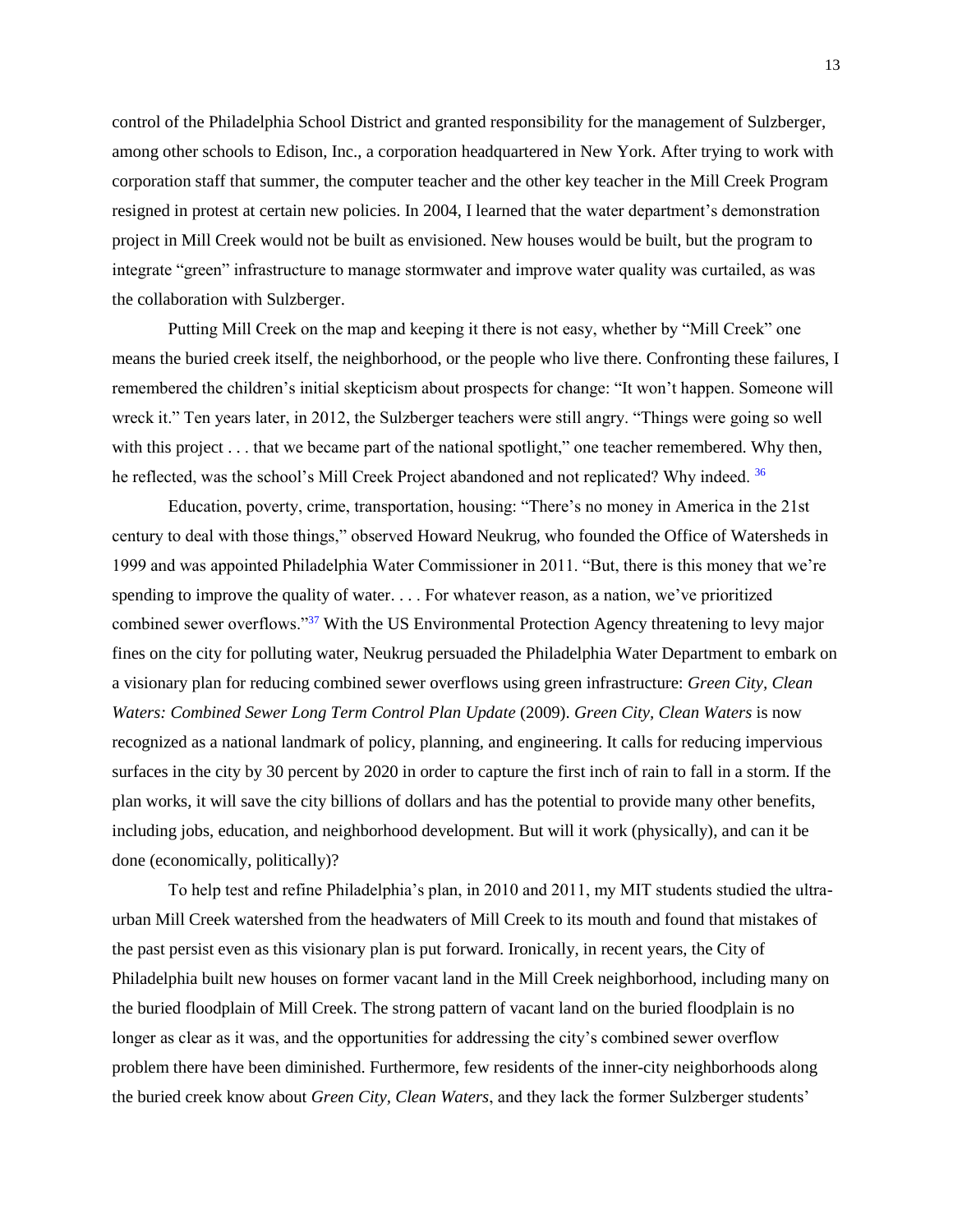landscape literacy. They do not read the intertwined stories their landscape tells of buried creek, undermined foundations, abandoned houses, vacant land, and community gardens. Without grasping those stories, it is difficult to envision how new landscapes might rebuild the neighborhood while purifying the city's water. During their fieldwork in the Mill Creek watershed, my students encountered many questions from residents who were curious about what they were doing. When the students described the *Green City, Clean Waters* program, people were skeptical. "No jobs, no hope," one man told them. His response inspired them to propose a program that connects low-income communities with "green-collar" jobs through education, job-training, and the construction of local prototypes.<sup>38</sup>

My Ecological Urbanism class at MIT continues to study the Mill Creek watershed and to make proposals that integrate environmental restoration, community development, and the empowerment of youth, taking a top-down/bottom-up approach that brings together public officials and neighborhood residents and makes education and landscape literacy key ingredients. In 2015, I co-taught the class with Mami Hara, chief of staff at the Philadelphia Water Department. Our students envisioned Philadelphia Green Schools, which integrates three movements—green schoolyards, community schools, and placebased education—to create powerful programs and partnerships, where schools are at the heart of community development.<sup>39</sup>

#### **Landscape Literacy, Environmental Justice, and City Planning and Design**

Mill Creek is shaped by all the processes at work in inner-city America. The neighborhood was laid waste by the flow of water and capital and the violence of redevelopment and neglect. The correlation of a buried creek with deteriorated buildings and vacant lands in inner-city neighborhoods is not unique to Philadelphia; similar situations are found in Boston, New York, St. Louis, and many other American cities.<sup>40</sup> Mill Creek is typical of many American inner-city neighborhoods where the residents are predominantly low-income people of color. Known locally as "The Bottom," it is one of many such bottoms, hollows, and flats in the United States.<sup>41</sup> They are at the bottom, economically, socially, and topographically. Here, harsh socioeconomic conditions and racial discrimination are exacerbated by health and safety hazards posed by a high water table and unstable ground.

Despite such conditions, the landscape and population of these communities embody resources as well as problems. In Mill Creek, the resources are many and varied. Flourishing community gardens demonstrate the energy and determination of the gardeners who reclaimed them from abandoned lots; flowers planted along the sidewalk and bags of vegetables offered there express the gardeners' generosity. Blocks of homes with furniture on porches, with identical flower boxes, and with newly planted street trees are signs of existing social networks. Inside local schools, the drawings, models, and essays that decorate the halls speak of young people's intellect and vision. Even vacant blocks and the buried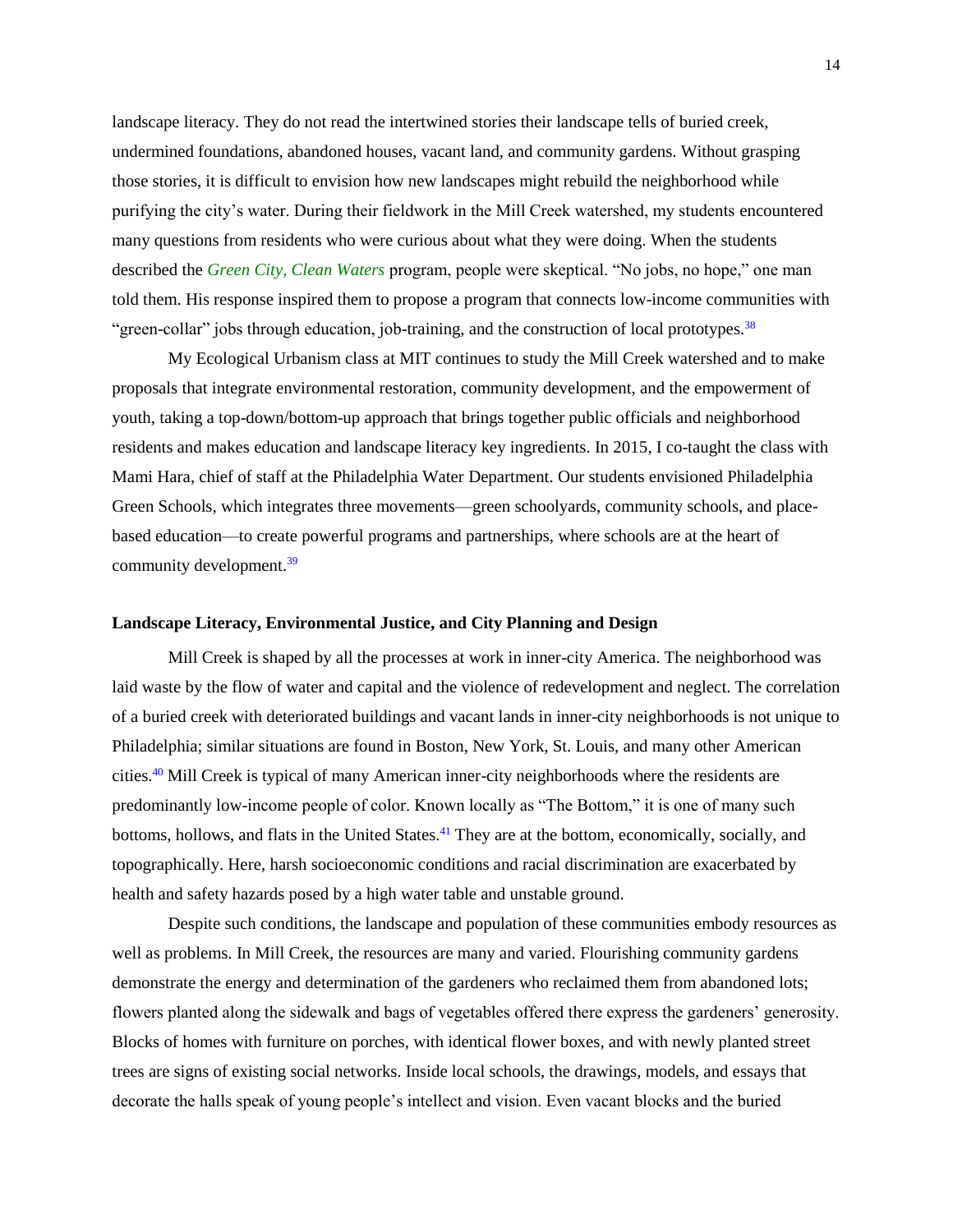floodplain are potential resources. To recognize resources is not to deny the problems but to see each in the context of the other.

Twenty years ago, I thought that the worst effect of landscape illiteracy was to produce environmental injustice in the form of physical hazards to health and safety. The Sulzberger students showed me that there is an even greater injustice than inequitable exposure to harsh conditions: the internalization of shame for one's neighborhood. This is a particularly destructive form of injustice. To feel both at home in a place and ashamed of it is harmful. It saps self-esteem and can engender a sense of guilt and resignation. Before the students at Sulzberger Middle School learned to read their landscape more fully, they read it partially. Without an understanding of how the neighborhood came to be, many believed that the poor conditions were the fault of those who lived there, a product of either incompetence or lack of care. Learning that there were other reasons sparked a sense of relief. Once they had the knowledge and skill to read the landscape's history, they began to see their home in a more positive light, came to appreciate the effort and vision that places like Aspen Farms represent, and to regard some adults, like the gardeners, as heroes. They came to consider the possibility of alternative futures and brimmed with ideas. Secure in their knowledge and their ability to reason, they challenged public officials with confidence and impressed them with articulate proposals. To read and shape landscape is to learn and teach: to know the world, to express ideas, and to influence others.

Verbal literacy—the ability to read and write—is commonly acknowledged as an essential skill for the citizen to participate fully and effectively in a democratic society. Teaching literacy became a cornerstone of the American civil rights movement of the 1950s and 1960s. The "Citizenship School," which began as a means to increase voter registration through the promotion of literacy, evolved into a forum for discussion and catalyst for political action.<sup>42</sup> When, in 1999, I first read about Myles Horton's work with civil rights activists, and Paolo Freire's with adult literacy programs in Brazil, I was struck by the many parallels to my experience with landscape literacy in Mill Creek.

Freire designed literacy programs that were tailored to what he calls the "word universe" of the learners. To extract the words specific to the universe of particular people and places and as a preparation for *reading* the word, he employed images of the surroundings. He found that "decodifying or reading the situations pictured leads [people] to a critical perception of the meaning of culture by leading them to understand how human practice or work transforms the world."<sup>43</sup> He believes that people should learn to read in the context of the "fundamental moments of their common history" and proposes that texts of local history be created for that purpose from transcripts of taped interviews with older inhabitants.<sup>44</sup> In *Literacy: Reading the Word and the World*, Freier and Donaldo Macedo describe literacy as a form of cultural politics that either "serves to reproduce existing social formations" or "promotes democratic and emancipatory change."<sup>45</sup> They assert that knowledge of the world is a precondition for literacy and that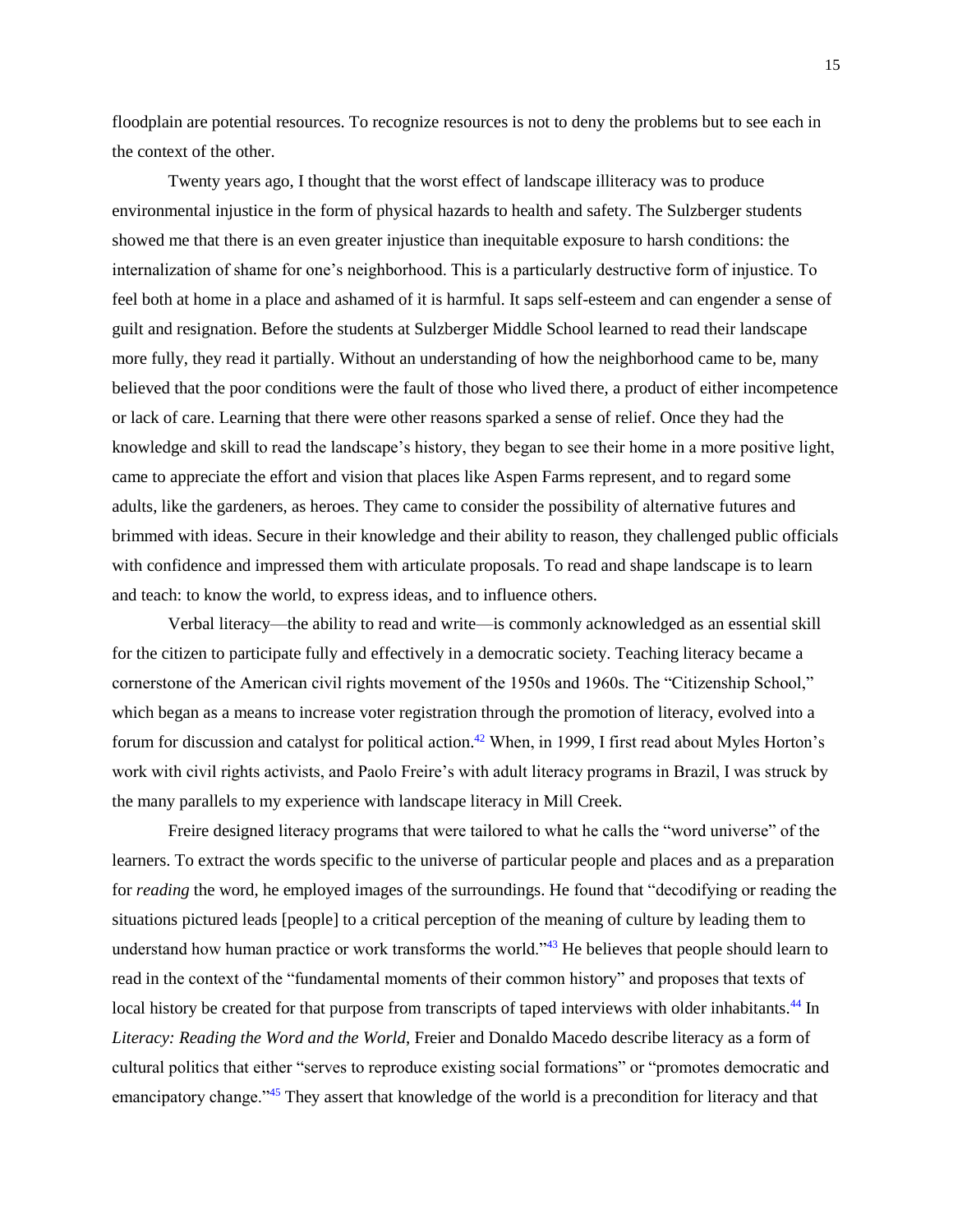understanding and transforming the world should be its goal. Reading, they say, "always involves critical perception, interpretation, and the *rewriting* of what is read."<sup>46</sup> Macedo suggests that "emancipatory literacy" has two dimensions: "On the one hand, students have to become literate about their histories, experiences, and the culture of their immediate environments. On the other hand, they must also appropriate those codes and cultures of the dominant spheres so they can transcend their own environments."<sup>47</sup>

Studying their neighborhood's natural and built features brought the place alive for the Sulzberger students. The understanding of their own landscape also opened wider vistas. It introduced them to broader social, political, and environmental issues and promoted other learning. In Freire's terms, it enabled the "students to develop a positive self-image before grappling with the type of knowledge that is outside their immediate world. . . . It is only after they have a grasp on their world that they can begin to acquire other knowledge."<sup>48</sup> Like verbal literacy, landscape literacy is a cultural practice that entails both understanding the world and transforming it. One difference between verbal literacy and landscape literacy, however, is that many professionals responsible for planning, designing, and building the city are not landscape literate. After six weeks' investigation into the history of their neighborhood, the children were more literate than many professionals, and some of their proposals for the neighborhood were more astute. To be literate is to recognize both the problems in a place and its resources, to understand how they came about, by what means they are sustained, and how they are related. Landscape literacy is a prerequisite for what Randolph Hester has called "ecological democracy," which emphasizes people's "direct, hands-on involvement" in building community where "actions are guided by understanding natural processes and social relationships" within their own locality as well as in a larger environmental context.<sup>49</sup>

Landscape literacy should be a cornerstone of community development and of urban planning and design. To plan prudently is to transform problems into opportunities and liabilities into resources, and to intervene at an appropriate scale. To design wisely is to read ongoing dialogues in a place, to distinguish enduring stories from ephemeral ones, and to imagine how to join the conversation. The stakes are high for those who must live in the places professionals help create. Like literacy, urban planning and design are cultural practices that can either serve to perpetuate the inequities of existing social structures or to enable and promote democratic change.

## **Acknowledgments**

This chapter is a substantial revision of two prior publications; each of these essays tells the story of West Philadelphia's Mill Creek with a slightly different emphasis. The first, "Restoring Mill Creek: Landscape Literacy, Environmental Justice, and City Planning and Design," was published in *Landscape Research*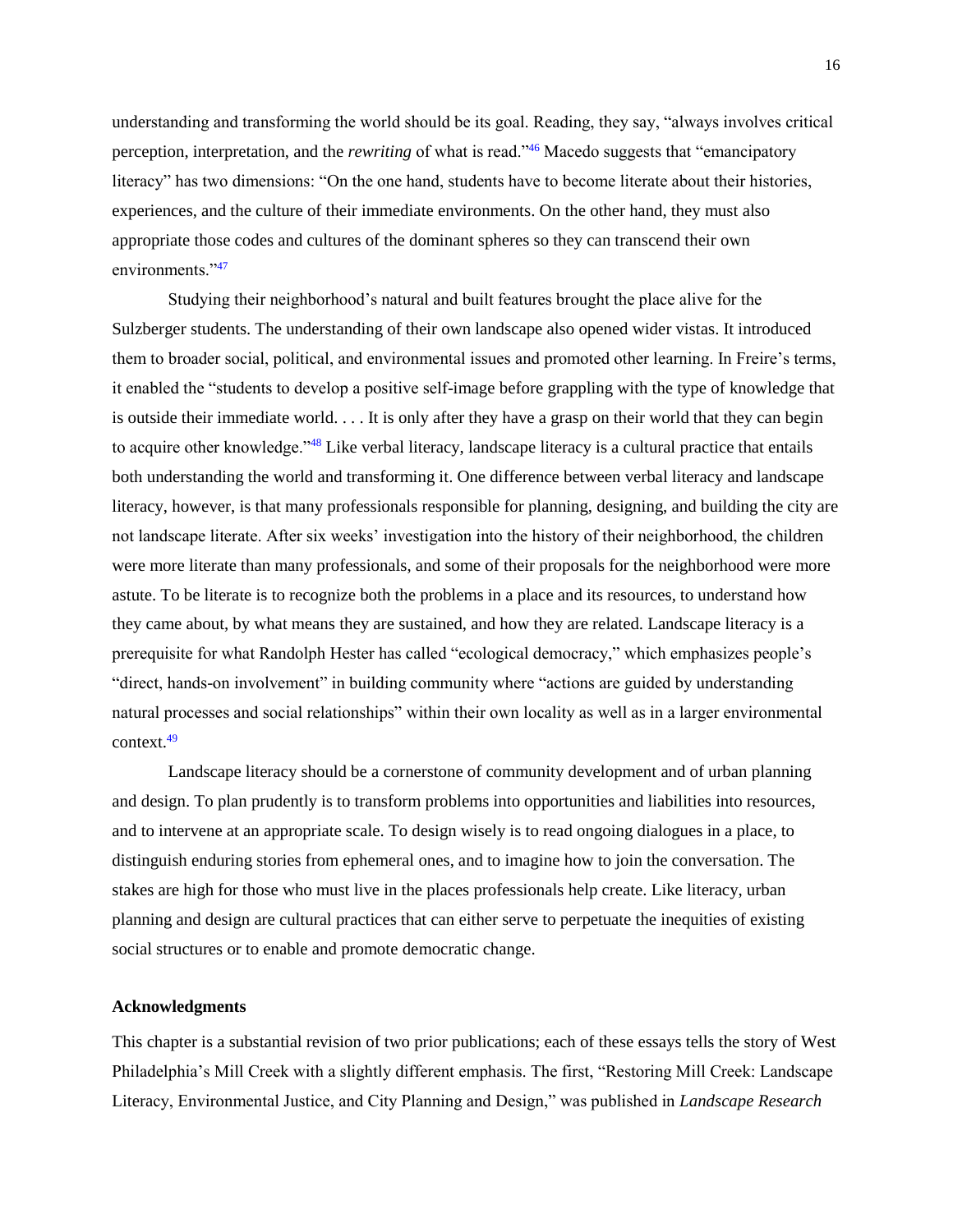(July 2005) and reprinted in *Justice, Power, and the Political Landscape*, edited by Kenneth Olwig and Don Mitchell (Routledge, 2009). The second, "Restoring Mill Creek: Landscape Literacy, Environmental History, and City Planning and Design," expanded on the history of Mill Creek and described developments between 2005 and 2011; it was published in *Nature's Entrepot: Philadelphia's Urban Sphere and Its Environmental Thresholds*, edited by Brian Black and Michael Chiarappa (University of Pittsburgh, 2012). The current version is shorter and places the Mill Creek work in the context of ideas of nature and with reference to the concept of ecological democracy. The chapter was published in slightly abridged form in Steven Moore, ed., *Pragmatic Sustainability* (Routledge, 2016). I am grateful to Sverker Sörlin and Henrik Ernstson for comments that helped shape the chapter. Many debts are incurred during a project of such long duration, and it is impossible to acknowledge them all here. The West Philadelphia Landscape Project website (http://www.wplp.net) lists sponsors and participants. The initial support of the J. N. Pew Charitable Trust from 1987 to 1991 made possible the foundation from which all later activities grew. Without the support of the Netter Center for Community Partnerships at the University of Pennsylvania (http://www.nettercenter.upenn.edu), the work with Sulzberger Middle School would not have been possible. For copies of publications about the West Philadelphia Landscape Project and to see photographs, plans, designs, course syllabi, and videos, visit www.annewhistonspirn.com and www.wplp.net.

#### **References**

Bookchin, M. 1982. *The Ecology of Freedom*. Palo Alto, CA: Cheshire Books. Bookchin, M. 1986. *The Limits of the City*, 2nd ed. Montreal: Black Rose Books. Diaz, 1999. "Philadelphia loses 9% of its population." *Philadelphia Inquirer*, July 1. Dobson, A. 2004. *Citizenship and the Environment*. New York: Oxford University Press. Ferrick, T. 1997. "Graying Homeowners, a New City Woe." *Philadelphia Inquirer*, September 15. Fylvbjerg, B. 2001. *Making Social Science Matter*. Cambridge University Press. Freire, P., and D. Macedo. 1987. *Literacy: Reading the Word and the World*. South Hadley, MA: Bergin & Garvey. Gans, H. 1962. *The Urban Villagers*. New York: Free Press. Glazer, N. 2007. *From a Cause to a Style: Modernist Architecture's Encounter with the American City.* Princeton, NJ: Princeton University Press. Hayden, D. 1995. *The Power of Place: Urban Landscape as Public History*. Cambridge, MA: MIT Press. Hester, R. 2010. *Design for Ecological Democracy*. Cambridge, MA: MIT Press.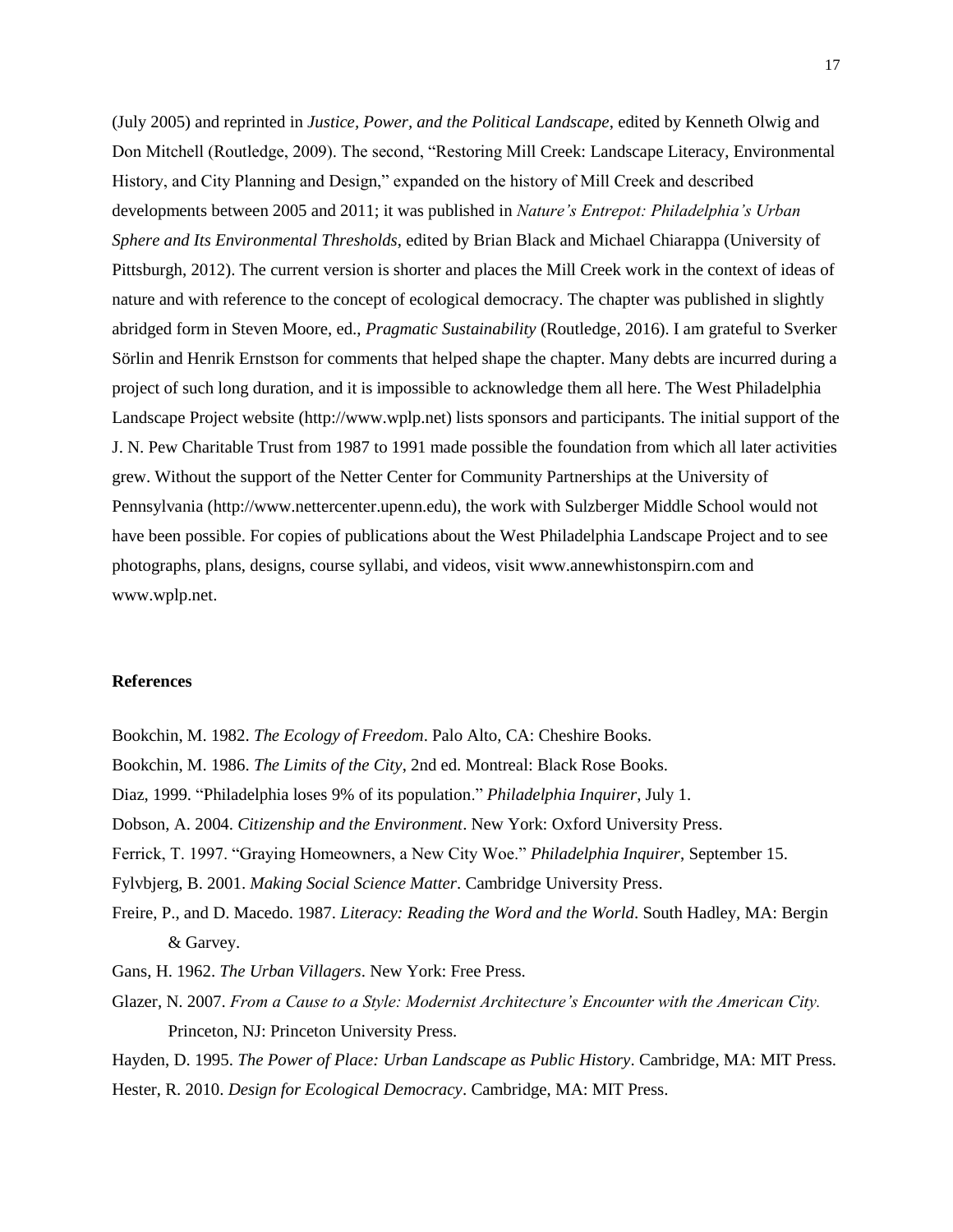- Hillier, A. E. 2003. "Spatial Analysis of the Historical Redlining: A Methodological Approach." *Journal of Housing Research* 14(1): 137–167.
- Hillman, H. 1997. "Urban Redevelopment and the Mill Creek Neighborhood: 1930–1975." Unpublished paper for Urban Studies 320, Water, Schools, and History, University of Pennsylvania.
- Horton, M., and P. Freire. 1990. *We Make the Road by Walking: Conversations on Education and Social Change*. Philadelphia: Temple University Press.
- Jackson, K. 1985. *Crabgrass Frontier*. New York: Oxford University Press.
- Jacobs, J. 1961. *Death and Life of Great American Cities*. New York: Random House.
- Kahn, L. 1954. *Mill Creek Redevelopment Area Plan*. Philadelphia: Philadelphia City Planning Commission.
- Levine, A. 2012. "The Grid versus Nature: The History and Legacy of Topographic Change in Philadelphia." In *Nature's Entrepot*, edited by Brian Black and Michael Chiarappa, 139–159. Pittsburgh: University of Pittsburgh Press.
- Lynch, K. 1964. *Image of the City*. Cambridge, MA: MIT Press.
- Lynch, K. 1981. *A Theory of Good City Form*. Cambridge, MA: MIT Press.
- Mathur, A., and D. da Cunha. 2001. *Mississippi Floods: Designing a Shifting Landscape*. New Haven, CT: Yale University Press.
- Mathur, A., and D. da Cunha. 2009. *Soak: Mumbai in an Estuary*. New Delhi: Rupa.
- Moga, S. T. 2010. "Bottoms, Hollows, and Flats: Making and Remaking the Lower Section of the American City." PhD diss., Department of Urban Studies and Planning, Massachusetts Institute of Technology.
- Olwig, K. 1996. "Recovering the Substantive Nature of Landscape." *Annals of the Association of American Geographers* 86(4): 630–853.
- Orr, D.W. 1992. *Ecological Literacy: Education and the Transition to a Postmodern World*. Albany: State University of New York Press.
- Payne, C. 2008. *So Much Reform, So Little Change*. Cambridge, MA: Harvard Education Press.
- Ravitch, D. 2000. *Left Back: A Century of Failed School Reforms*. New York: Simon and Schuster.
- Rome, A. W. 2001. *The Bulldozer in the Countryside*. New York: Cambridge University Press.
- Spirn, A. W. 1984. *The Granite Garden: Urban Nature and Human Design*. New York: Basic Books.
- Spirn, A. W. 1986. "Landscape Planning and the City." *Landscape and Urban Planning* 13: 433–441.
- Spirn, A. W. 1991. *The West Philadelphia Landscape Plan: A Framework for Action*. Philadelphia: Department of Landscape Architecture, University of Pennsylvania. http://www.annewhistonspirn.com/pdf/spirn-wplp-plan.pdf.

Spirn, A. W. 1997. "The Authority of Nature." In *Nature and Ideology*, edited by J. Wolschke-Bulmahn,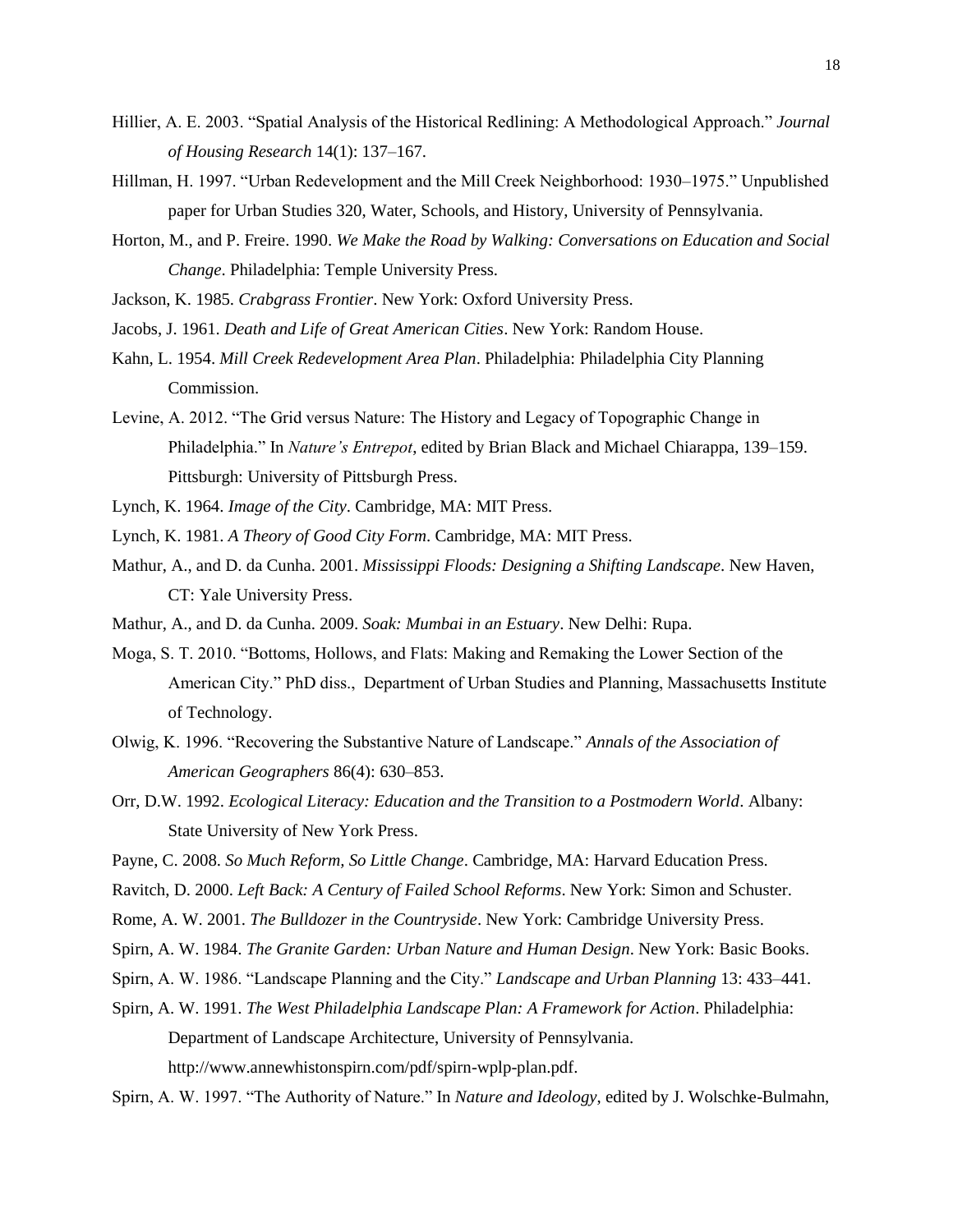249–261. Washington, DC: Dumbarton Oaks.

Spirn, A. W. 1998. *The Language of Landscape*. New Haven, CT: Yale University Press.

- Spirn, A. W. 2000. "Reclaiming Common Ground: Water, Neighborhoods, and Public Spaces." In *The American Planning Tradition*, edited by R. Fishman, 296–313. Baltimore, MD: Johns Hopkins University Press.
- Spirn, A. W. 2011. "Ecological Urbanism." In *Routledge Companion to Urban Design*, edited by T. Banerjee and A. Loukaitou-Sideris, 600–610. New York: Routledge. Revised version: http://www.annewhistonspirn.com/pdf/Spirn-EcoUrbanism-2012.pdf
- Spirn, A. W., and M. Cameron. 1991. *Shaping the Block*. Philadelphia: Department of Landscape Architecture, University of Pennsylvania. http://www.annewhistonspirn.com/pdf/spirn-wplpshaping block.pdf.
- Spirn, A.W., and D. Marcucci. 1991. *Models of Success: Landscape Improvements and Community Development*. Philadelphia: Department of Landscape Architecture, University of Pennsylvania. http://www.annewhistonspirn.com/pdf/spirn-wplp-model\_success.pdf.
- Spirn A. W., and C. Ott. 1998. "Tracing the Past, Shaping the Future: Urban Redevelopment and West Philadelphia's Mill Creek." Paper presented at the American Historical Association Annual Meeting, January 8, Washington, DC.
- Spirn, A. W., and M. Pollio. 1990. "*This Garden Is a Town*." Philadelphia: Department of Landscape Architecture, University of Pennsylvania. http://www.annewhistonspirn.com/pdf/spirn-wplpgarden\_town.
- Spirn, A. W., M. Pollio, and M. Cameron. 1991. *Vacant Land: A Resource for Reshaping Urban Neighborhoods*. Philadelphia: Department of Landscape Architecture, University of Pennsylvania. http://www.annewhistonspirn.com/pdf/spirn-wplp-vacant\_land.pdf.
- Williams, R. 1983. *Keywords: A Vocabulary of Culture and Society*. Rev. ed. New York: Oxford University Press.

## **Notes**

 $\overline{a}$ 

1 Williams 1983, p. 219.

2 See Spirn (1997). For more than thirty years, I have asked my students (the majority are North American, with many others from South America, Asia, Europe, and the Middle East) for their personal definition of nature. Their responses have included the following: nature was given as a trust to humans by God; nature is trees and rocks, everything except humans and the things humans make; nature is a place where one cannot see the hand of humans, a place to be alone; nature consists of creative and life-sustaining processes, which connect everything in the physical and biological worlds, including humans; nature is a cultural construct with no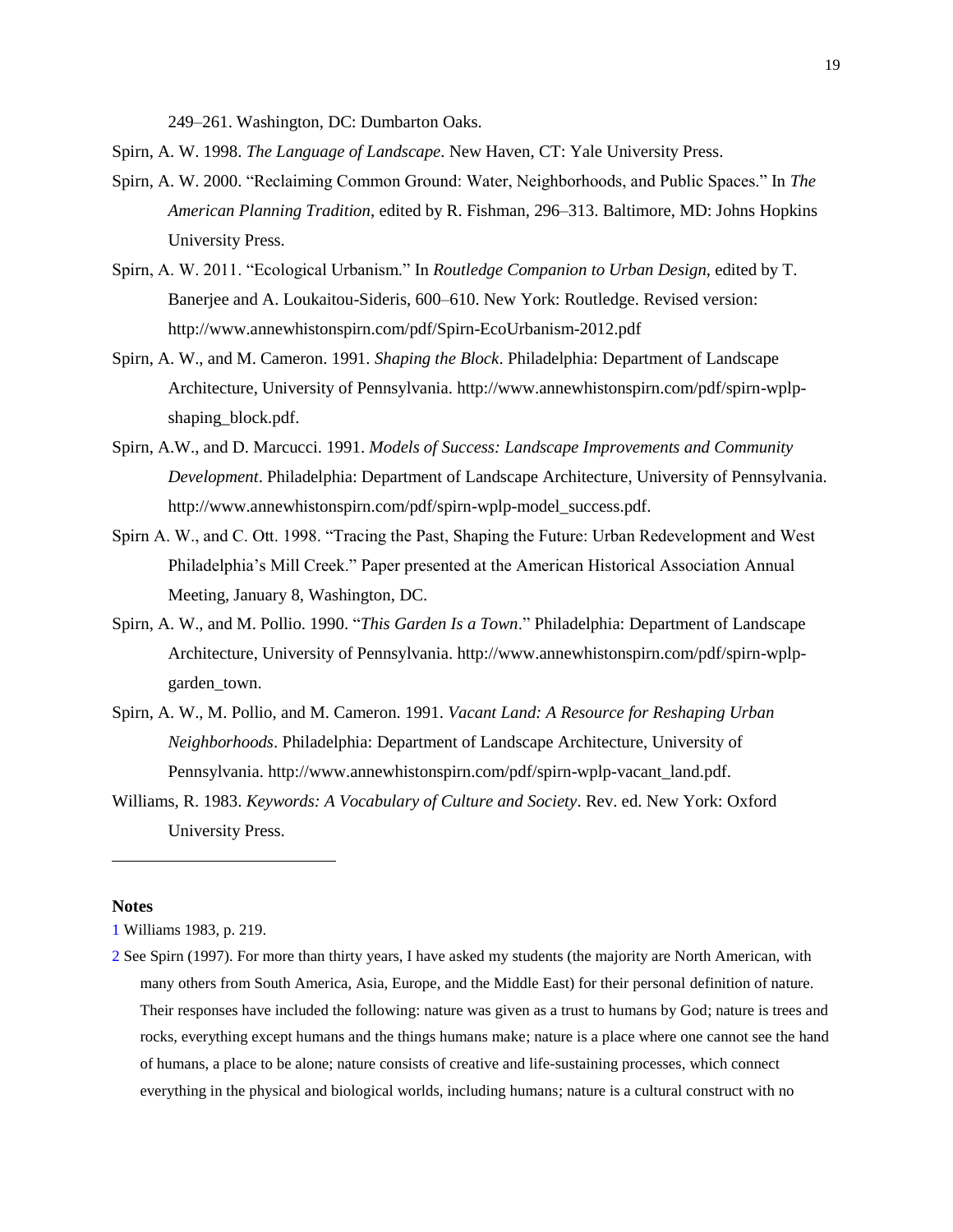meaning or existence outside human society; nature is something that cannot be known; nature is sacred. nature is God.

- 3 Spirn 1984, 1997.
- 4 Olwig 1996; Spirn 1998.
- 5 Spirn 1998.

 $\overline{a}$ 

- 6 Spirn 1998; Hester 2010.
- 7 In his discussion of how to identify and select a worthy case, Bent Flyvbjerg (2001) makes a distinction between extreme, critical, and paradigmatic cases (pp. 78–80). An extreme case makes it easier to identify the significance and study the interaction of diverse factors. A critical case "has strategic importance to the general problem" under investigation, while a paradigmatic case is prototypical and metaphorical.
- 8 The idea of landscape literacy builds upon but is distinctly different from the idea of environmental legibility as developed by Kevin Lynch (1964, 1981) and others. It also differs from ideas of environmental or ecological literacy (Orr 1992), primarily in its emphasis on human as well as natural history, on landscape language as a medium of action and expression, and its relevance to other issues beyond sustainability.
- 9 Design for ecological democracy, as defined by Hester (2010), combines participatory and ecological approaches to design with the goal of creating places that are memorable, healthy, equitable, and well adapted to their human community and natural environment. Hester makes no mention of landscape literacy, which, for me, is a prerequisite to ecological design and planning as a democratic enterprise. His approach also focuses on grassroots, hands-on, participatory design and planning, while I advocate the integration of top-down and bottom-up approaches. With those amendments, I find the term ecological urbanism useful. Grounded in firsthand experience of place and direct participation in place-making, this concept is distinctly different from Andrew Dobson's (2004) more abstract notion of "ecological citizenship," whose primary goal is the creation of an environmentally sustainable society. Murray Bookchin's (1982, 1986) concept of "ecological freedom" aligns with ecological democracy in certain ways (though Hester does not cite him), as in, for example, the perspective that problems of natural and social ecology are inseparable, an emphasis on the communal and the direct engagement of the individual, and the critique of hierarchy and conventional city planning.
- 10 This chapter draws from more than three decades of fieldwork and of scholarly and participatory action research associated with the West Philadelphia Landscape Project, which I have directed since 1987. Sources include: historical documents such as census records, maps, plans, photographs, and newspaper articles; GIS maps, including the overlay of diverse data, such as topography, income, and vacant land; photographic documentation; interviews; and direct observation. Given the scope of the project and the limited length of this essay, it is impossible to cite the diverse evidence and many sources for the arguments made here. More detailed citations will be documented in my book-in-progress, with the working title, "The Buried River: Restoring Nature, Rebuilding Community, Empowering Youth."

11 Hillier 2003.

12 See, for example, Jane Jacobs (1961), Herbert Gans (1962), and Nathan Glazer (2007). Protests against urban redevelopment in US cities in the 1950s and 1960s gave rise to new approaches to participatory design and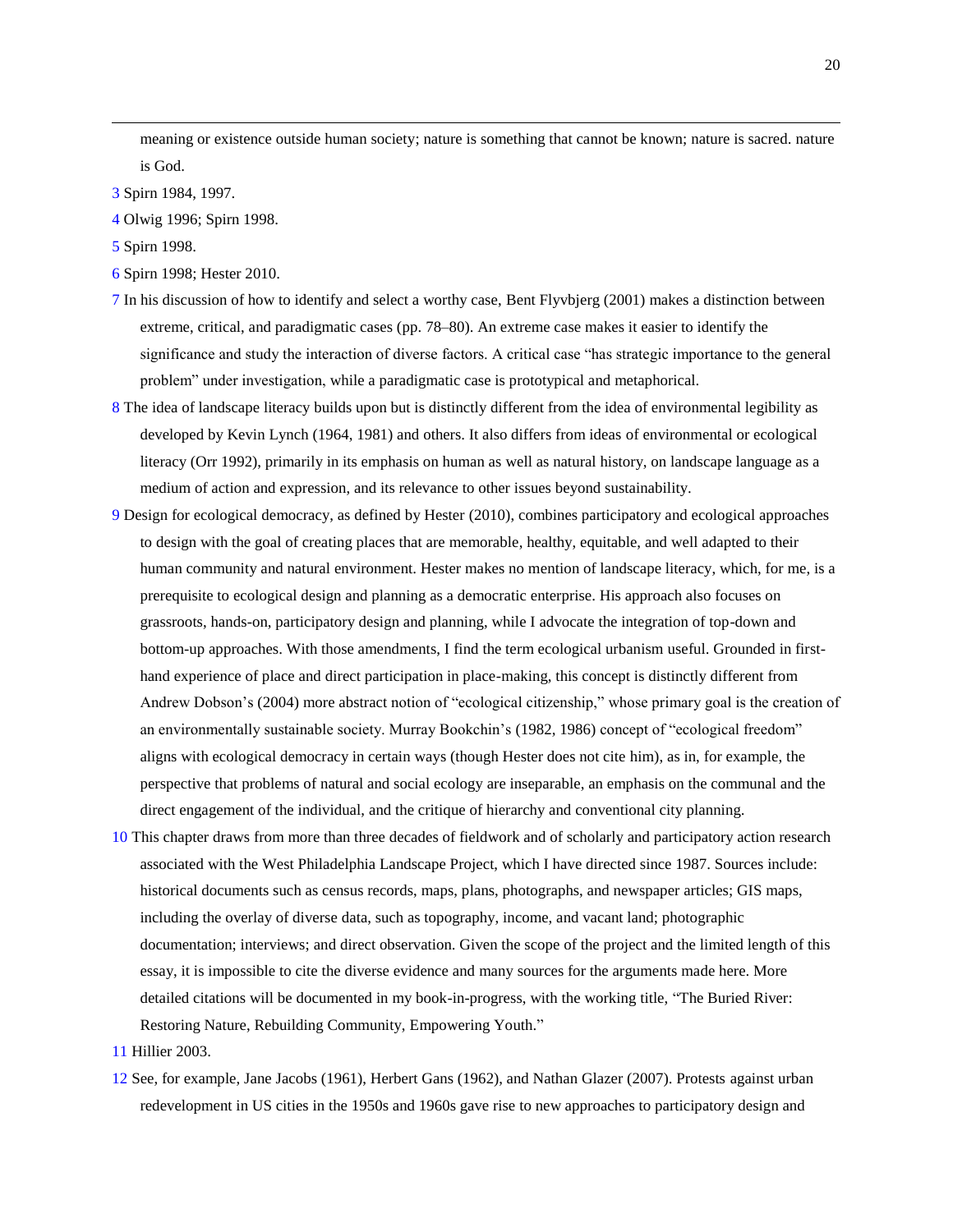planning, from advocacy to consensus building to capacity and knowledge building. For a critique of and alternatives to conventional mapping, see, for example, Mathur and Da Cunha (2001, 2012).

Spirn 2011.

 $\overline{a}$ 

- Spirn, Pollio, and Cameron 1991.
- Ferrick 1997. Parts of Philadelphia recently experienced a modest population growth, but most neighborhoods in the city continued to lose population between 2000 and 2010.
- The history of the Mill Creek neighborhood is presented in Spirn and Ott (1998).

Levine 2012.

- These newspaper articles were collected and compiled in the spring of 1997 for my seminar at the University of Pennsylvania, "The Power of Place: Water, Schools, and History" (Hillman 1997).
- *Evening Bulletin*, Urban Archives, Temple University, date indecipherable.
- *Evening Bulletin*, July 21, 1961, Urban Archives, Temple University
- *Evening Bulletin*, May 1963 (date indecipherable), Urban Archives, Temple University
- Based on the US Census of 1880, Enumeration District 504. The census was handwritten with tables for the Mill Creek neighborhood that documented the age, race, occupation, health, and birthplace for all residing at each street address.
- Diaz 1999
- Jackson 1985; Rome 2001.
- Spirn 1991.
- Spirn and Pollio 1990; Spirn, Pollio, and Cameron 1991, Spirn and Marcucci 1991, Spirn and Cameron 1991.
- Spirn 1991.
- The proposal was to the J. N. Pew Charitable Trust, which had supported the work from 1987 to 1991.
- West Philadelphia Landscape Project (WPLP), www.wplp.net.
- Kahn 1954.
- All four visitors were African American. The staff person from the empowerment zone was very impressed by the eighth graders proposals, as were the two gardeners. The city planning official, however, was quite defensive. She confronted me after class: "You put them up to that!" I did not.
- From the report *Power of Place: Essays about Our Mill Creek Neighborhood*. The texts and drawings of this report are on the WPLP website, as are the reflections of Sulzberger teacher Glen Campbell; see http://web.mit.edu/wplp/sms/pub.htm. The name of the course was inspired by Dolores Hayden's book *Power of Place* (1995), which was required reading for the course.
- *SMS News* http://wplp.net/library/2012/projects/millcreekproject/smsnews.html/.
- A description of these activities is on the WPLP website at http://web.mit.edu/wplp/project/mccoal.htm and http://web.mit.edu/4.243j/www/wplp/s-cornitcher.html.
- Sarah Williams reflects on that experience fourteen years later in two videos, *Green City, Clean Waters* (2014) and *Coming Full Circle* (2014). In 2012 I began to record oral histories from people who have participated in the West Philadelphia Landscape Project over the past twenty-seven years. Among those interviewed were